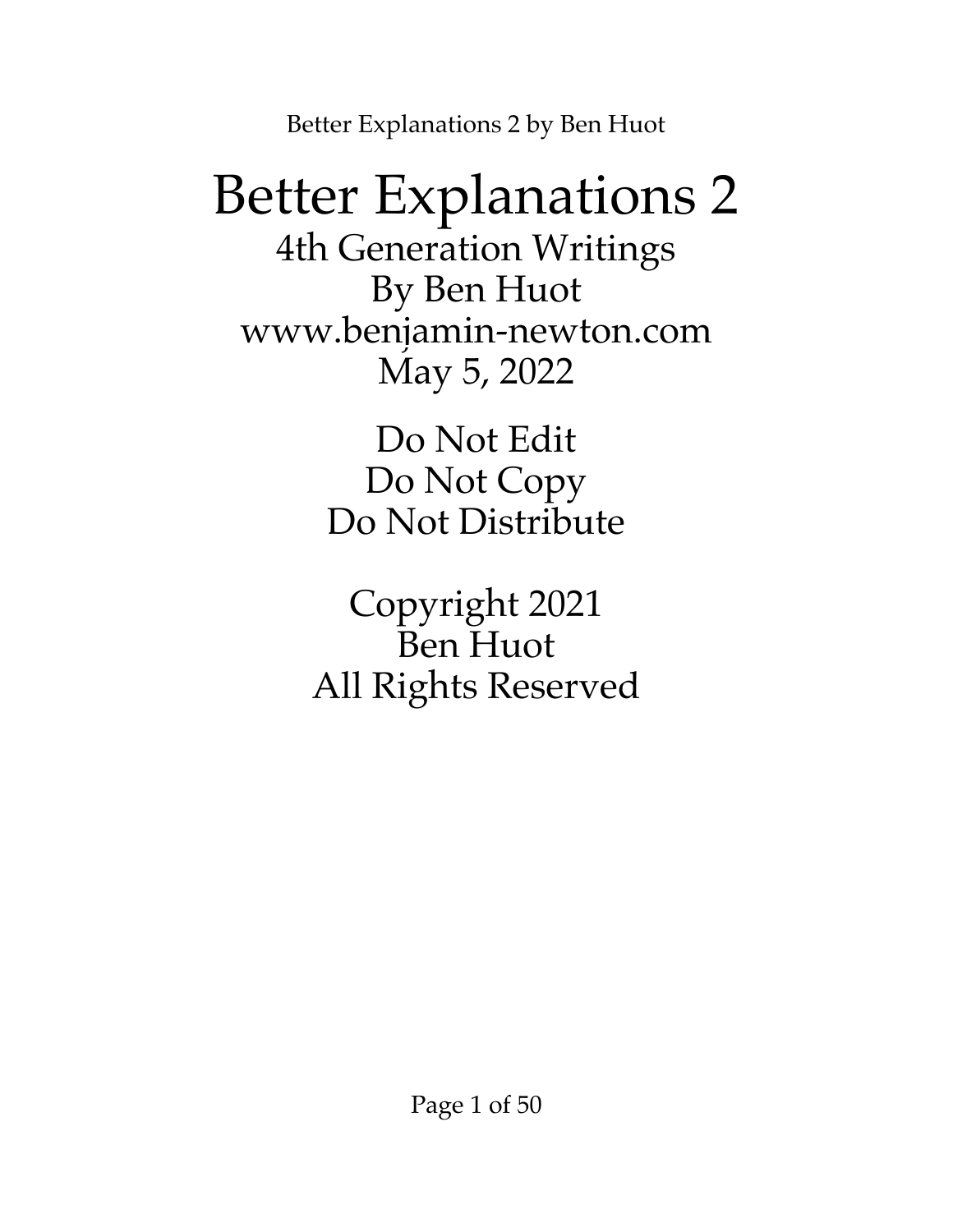### **Table of Contents**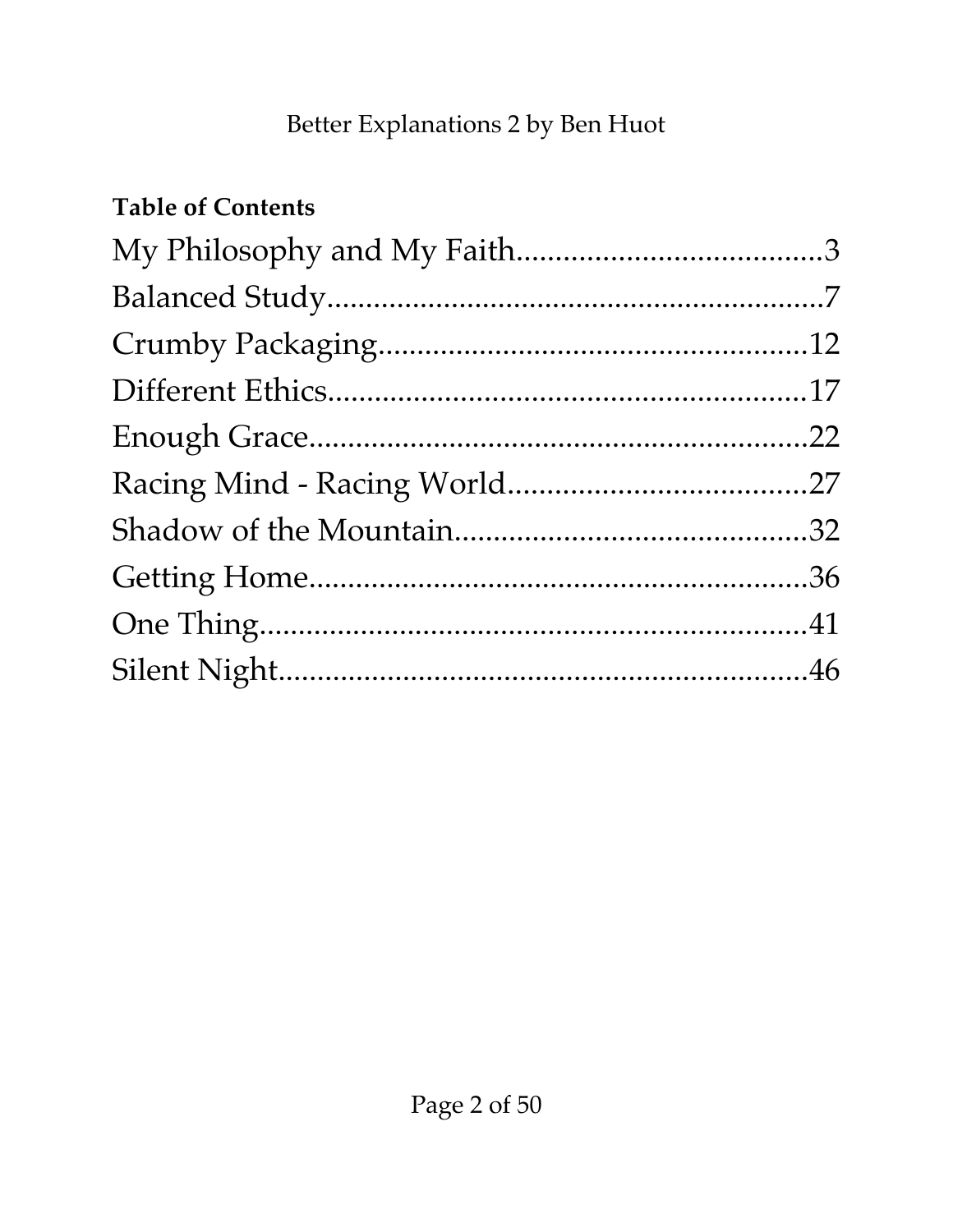# <span id="page-2-0"></span>My Philosophy and My Faith

You may have heard that many Christians believe that they should make a clear distinction between what they say and what the Bible says. I definitely support this objective as well. The difference is my method and my understanding of reality.

I very much believe that no person can truly be objective and only God can do so. I believe it important for us to admit that we as Christians are weak and flawed and we don't speak for God. The difference between what is written and the Bible specifically as translated vs. what I say is that the one is actual thoughts of God while mine is a mixture of both my understanding of God's thoughts intertwined with my experiences, culture, preferences, hopes, fears, and the like.

I see things from my point of view even though the only thing I believe in is God and His thoughts as presented in the Bible. So if you want to know the exact thoughts of God read the Bible, follow your conscience and seek God with all your heart. If you are honestly trying, you will find Him. I don't think God's desires for us are mysterious or hard to understand.

Our culture is very far from seeing things from God's point of view, but if you try to see things from His point of view, I believe you can despite whatever limitations you have. I believe that a cultural and philosophical perspective on the Bible is a must to truly incorporate God's ideas into your life.

We have to admit we are emotional and spiritual as much as we are physical and rational beings. God wants us to love Him with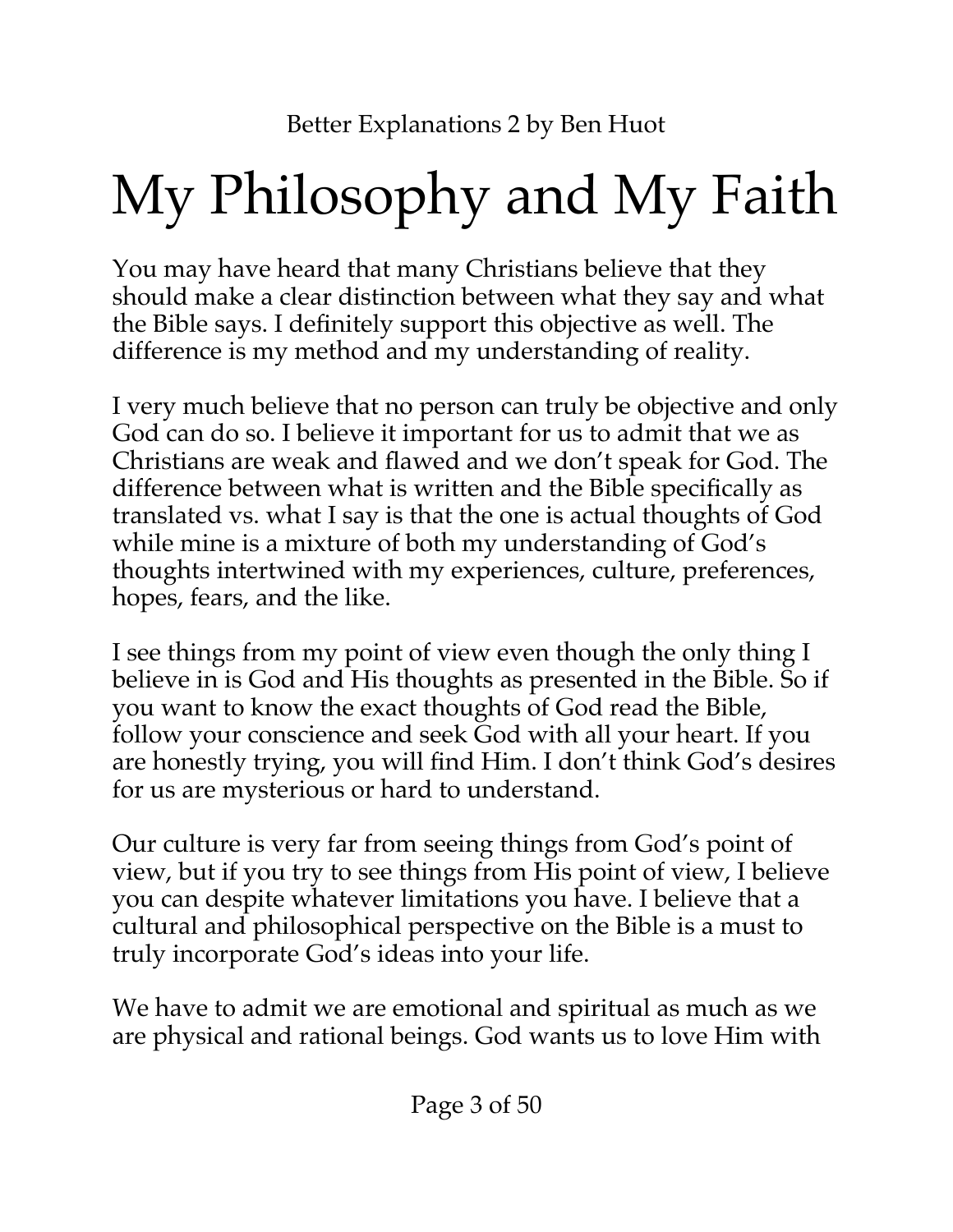all our hearts, minds, and souls. In order to do so, we need to bring God's thoughts into our culture and decide what things clearly contradict the Bible and discard them but embrace the rest. Every culture that has received the Gospel has had to make such decisions.

Currently the dominant culture in America and the world is changing as our cultural center in Hollywood is making a fundamentally different reality than it has previously. This will be the dominant culture in the world until Christians decide to engage the world and this country in production of culturally relevant creative works. We have to have a culture of our own as Christians in America and if we refuse to lead in this area we will be left with cheap ripoffs of everything which we just label with the word Christian.

So what I have done differently than other Christians is that I have told Christianity from my point of view and tried to find a more relevant philosophy to pair it with than what has been used previously in America. This is my own point of view and does not necessarily represent other people's views or even the Bible as it is. I do not claim to offer anything more to the Gospel than any other Christian, but I do claim to offer a different philosophy.

So this pairing together of my philosophy with Christianity is meant to replace the old dominant cultural assumptions in Christian America today. I do not intend to say anything different theologically speaking than you have heard from other Christians. But when it comes to cultural issues like politics, ethics, science, psychology, economics, art, history, and almost every subject other than theology, I have an entirely different perspective.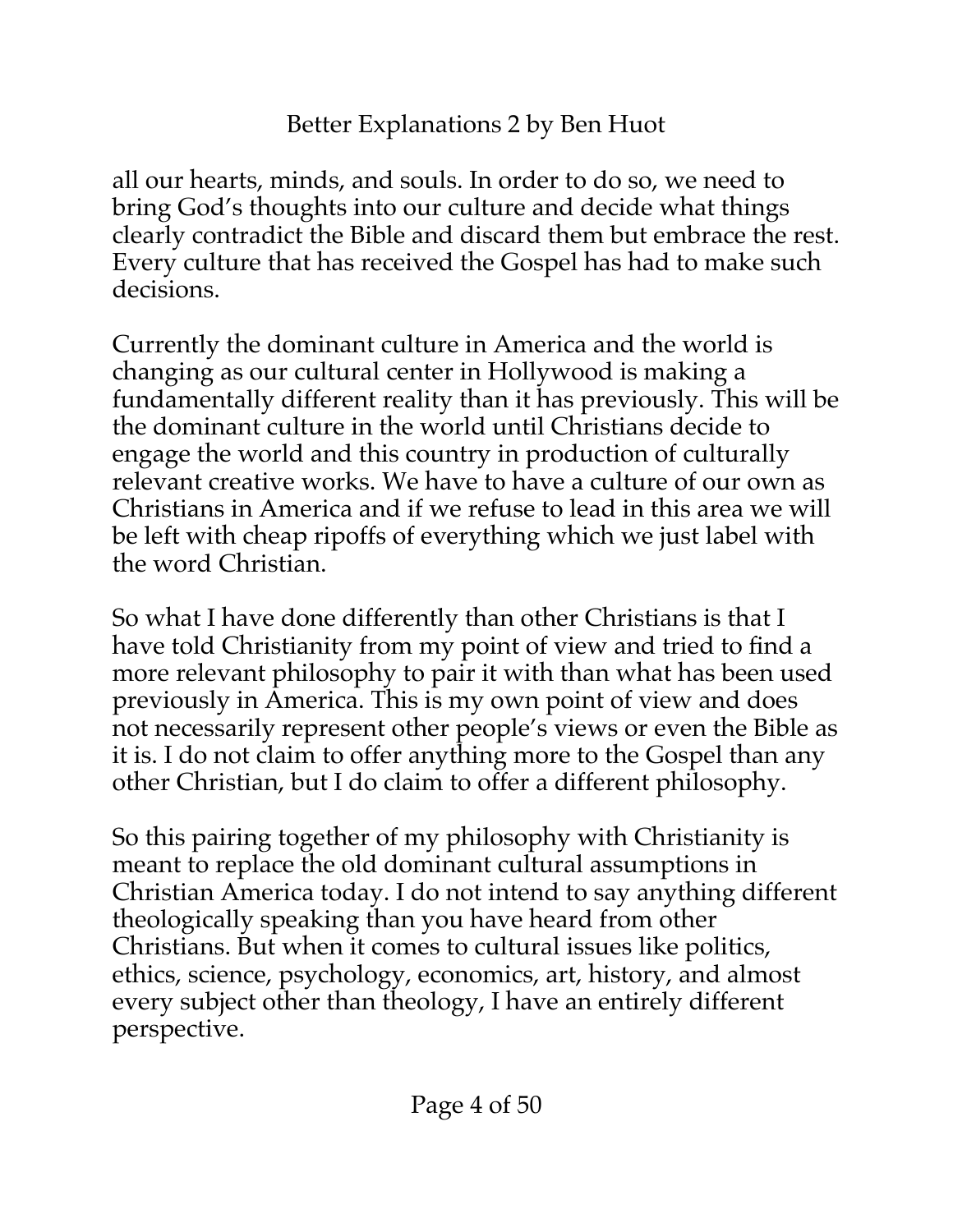Technically speaking this involves a fundamental change in philosophical perspective. My thinking naturally aligns quite closely to philosophical Taoism and Christian Existentialism. I know this makes me quite at odds with most American Christians as they think anything that is not culturally European is new age and communist.

All I can say is the world is bigger than the American Russian Cold War and fighting for keeping that mindset is not good for anyone other than a increasingly narrow section of the rural white population in America. It is the number one reason why so many young people feel the Church is irrelevant or even dangerous today. Ignorance does not look good on anyone including Christians.

So I realize that I will convince very few Christians but I feel no need to do so as they already have the Bible and the Holy Spirit to guide them. I am interested more in working with non-Christians as they are less inclined to write me off before they hear what it is I have to say. I am interested in evangelism and some of them are interested in a different point of view from a Christian.

Some Christians believe there is one true worldview that is from the Bible and they know it and everyone else is wrong. I believe there is one true worldview that is from the Bible but I believe that no one knows it and everyone is wrong about it. I think that as far as people writing books about the Bible or interpreting Scripture I am not any farther off than they are.

If everyone else will truly stick to the Bible and stop writing and preaching things other than just reading from Scripture and destroy all their theology books, I will stop writing as well. Until then, even though I know I cannot perfectly communicate or even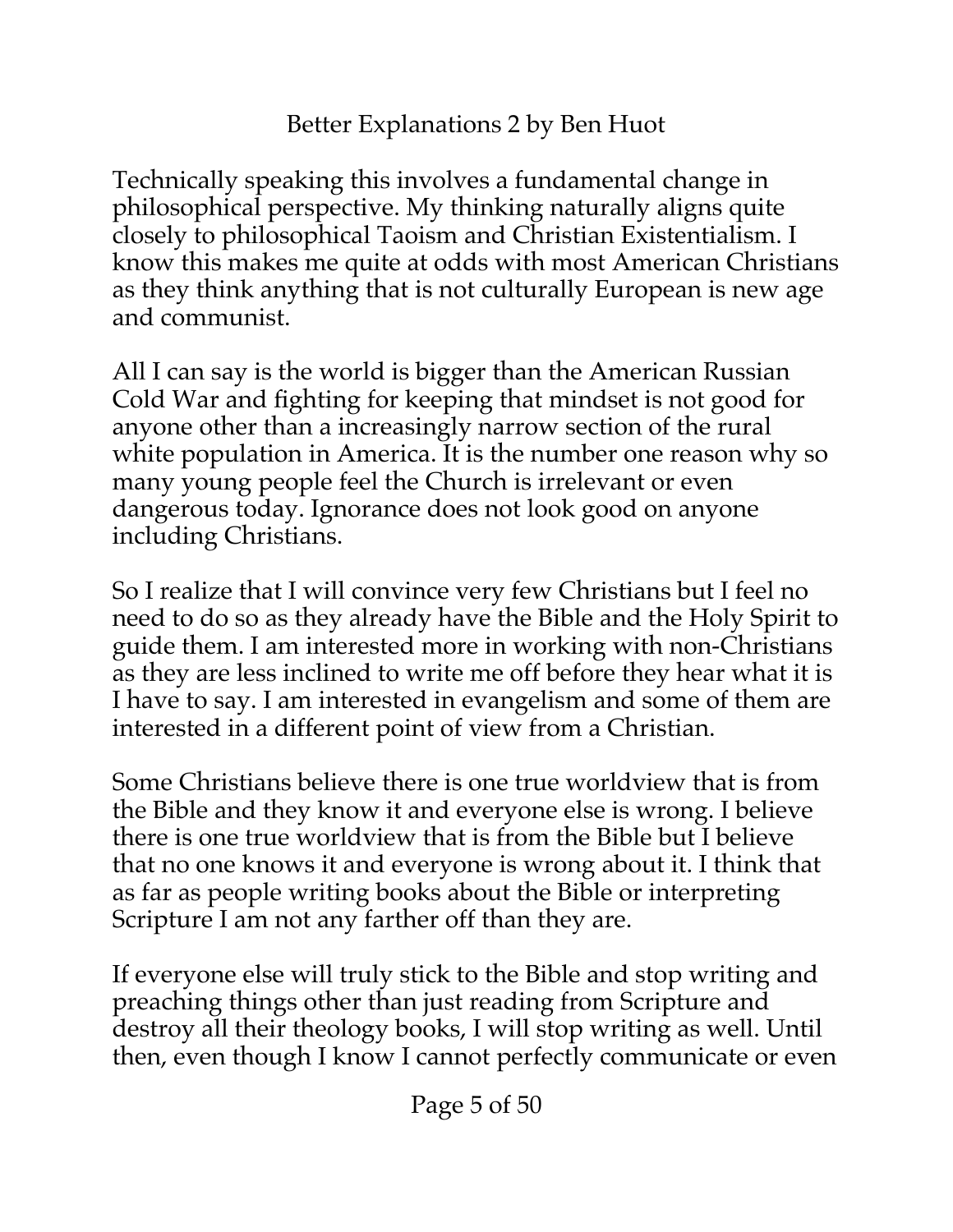understand every thought of God in the Bible I will continue to do my best to present it accurately to the world. And in doing so I will tell it from the only point of view I can understand which is my own. Whether that sounds heathen to other Christians is not my responsibility and I am ok with that.

The big difference between me and most Christian writers is that I have studied widely in both eastern and western philosophy, major world religions, and Asian and European history and so I believe I have a more nuanced and expanded view of both history and human thought. This has lead me to different conclusions. I also have had unusual experiences like serving as an enlisted soldier in the US Army for a little over a year and later being mentally ill for 25 years now.

I was a Christian before, during, and afterwards. Before people thought I was creative and many now think I am a heretic. Maybe some people think creativity means heresy or maybe they just don't know what they are talking about. I try not to talk about things I don't know about so I guess I learned something from the experience.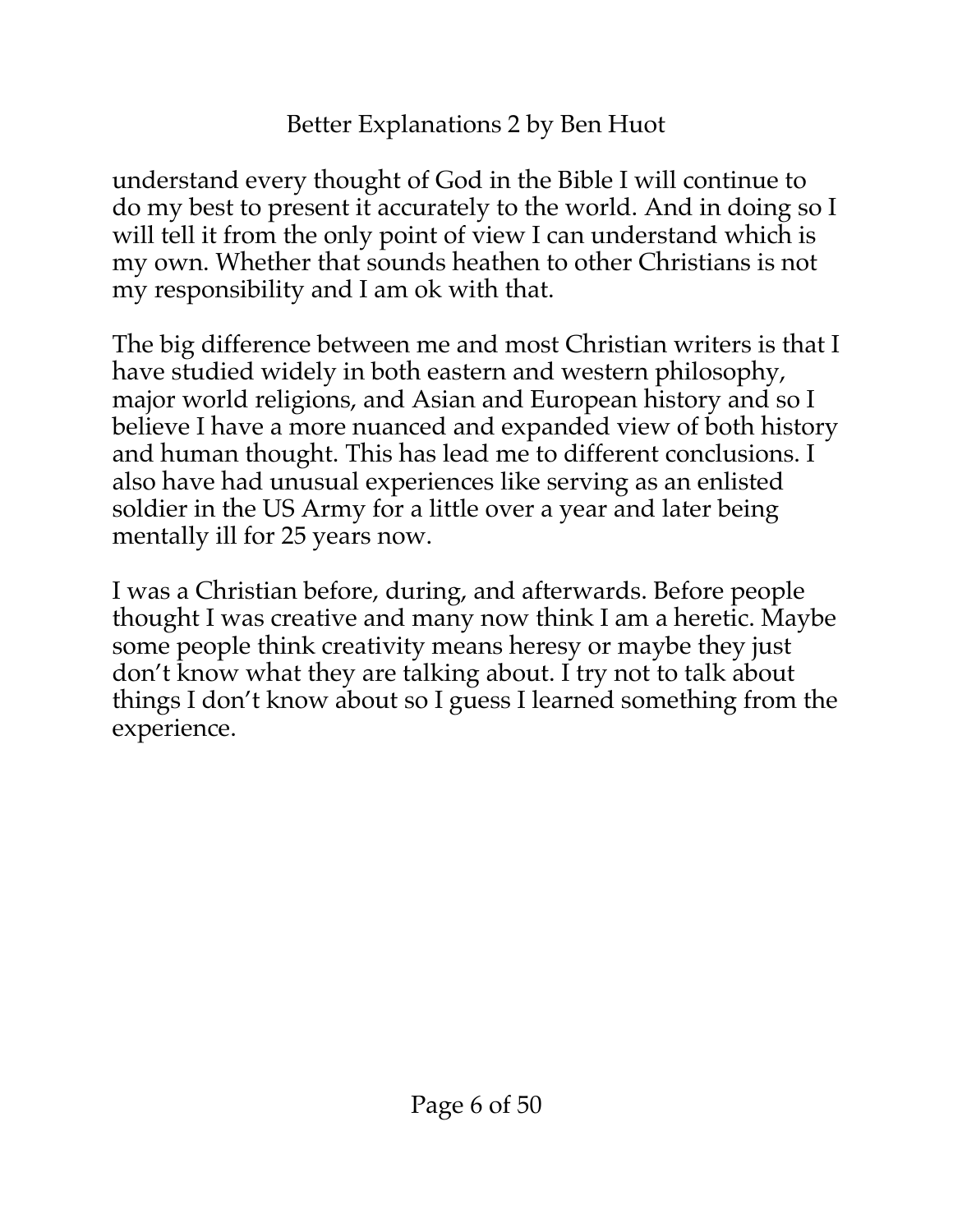# <span id="page-6-0"></span>Balanced Study

If you only study math and science, how do you decide what ethics to have? How do you answer the question of why or should we? If you change your views based on the latest scientific data, how often should you change it? How do you measure whether the same ideas will be considered foolish in another generation?

There are a lot of assumptions to everyones' views and this is not just true of scientists. But people who base their entire world view on science often reject the human and supernatural aspects of thinking. These entail things like physical responses, emotions and spiritual truths.

Emotions are just as valuable, dependable, and relevant as facts, depending on the topic. Spiritual truths are the only objective ideas, because they come from who God is. God is the only one who can truly be objective. There are also the primal physical responses in situations where you need to run or fight. These faster thinking methods can be useful in other topics and other situations.

Computers have taken over the world now and so everyone wants to reduce everything to math as that is how a computer thinks. Many equally important areas of study like the arts and world belief systems cannot be reduced to math and logic. This makes a society that only values science only be able to progress in limited ways.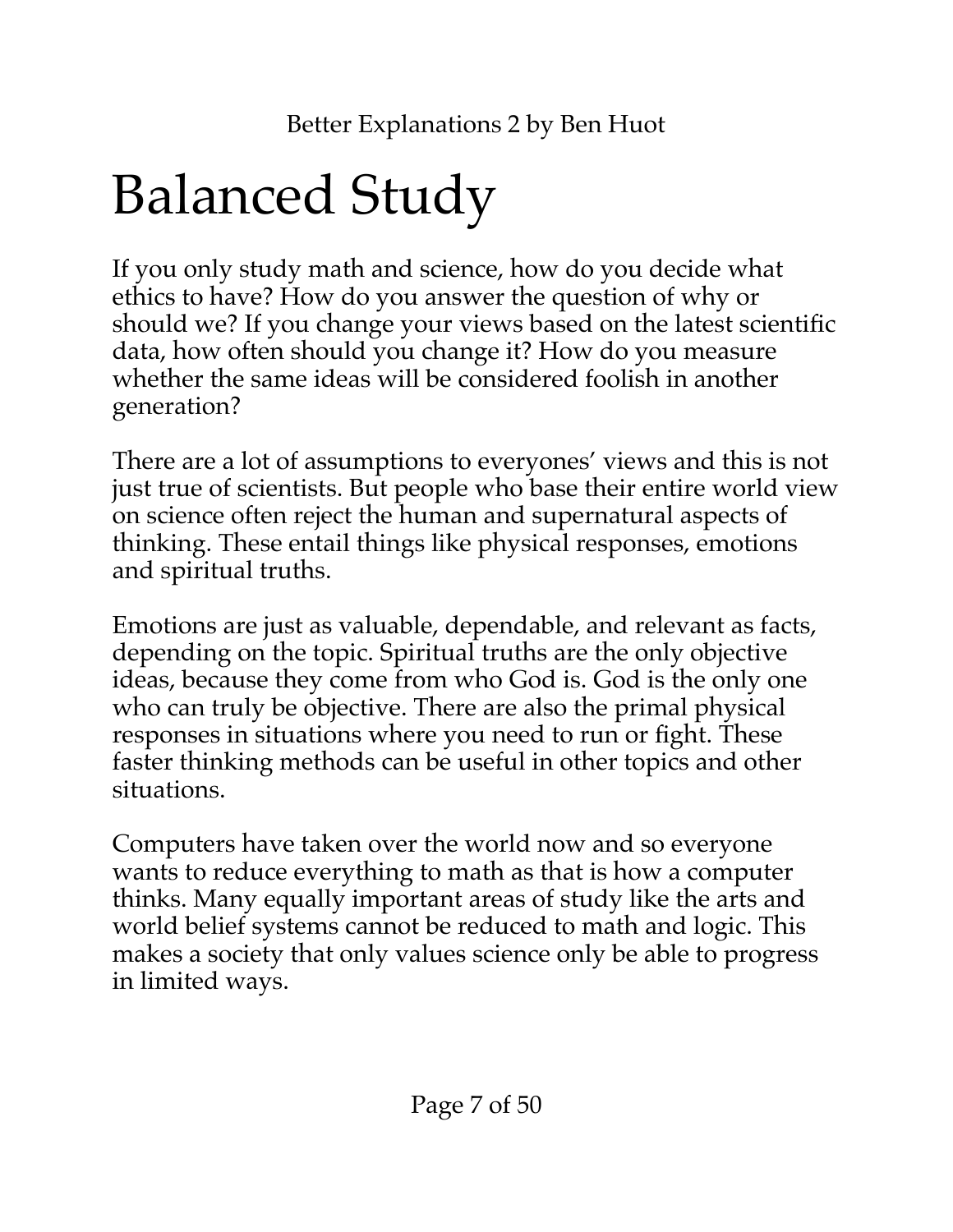Many people use their brains but in very different ways than just math or science that provide essential services to society. Maintenance is its own area of speciality and is at least as important and complex as engineering. Much of that is based on experience and mechanical knowledge.

Military science makes use of the brain as well but people function as an ant colony where the officers are the brains and the enlisted are the hands and feet. Psychology is an important area that cannot fully be understood through science. Those who do not value it are going to have a hard time dealing with other people. Effective leadership of every kind involves understanding ethical truths and appreciating the emotional needs of those being led.

To be people, as distinguished from non-sentient things, we need to branch out beyond just logic to answer important questions that a civilization is built on. We are experts in implementations of things in ways that are as economically easy as possible. But this leads much to chance and corruption.

Instead of us constantly fighting wars that lead to other wars, maybe we should consider not pursuing aggressive foreign policy. If we need to do bad things to maintain an empire, maybe the technology is not worth the cost. The understanding of cultures we come into conflict with requires we start to value spiritual and emotional thinking.

The truth is our leaders don't want to expand our minds or to challenge the direction the country is going in. The reason why things are hard to change in politics is that someone else wants things the way they are. You are not just introducing something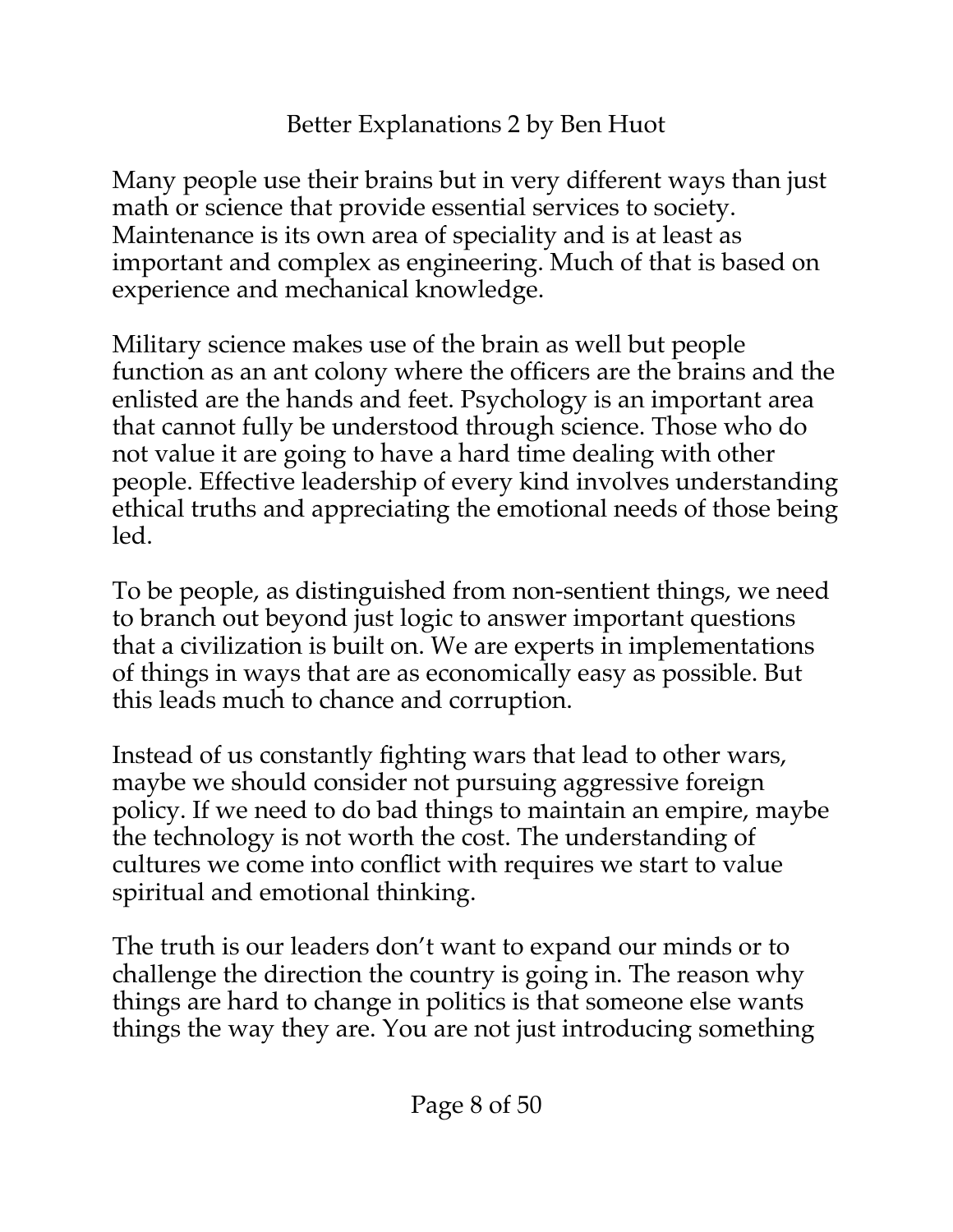new and rarely is it truly new but you are taking apart what someone else has built to build your own project.

We are all like the military in that the arts are irrelevant and our leaders not not want our ideas. The only ideas they want are better ways of doing what they want to do. We think we have a free society, but that is only possible when we challenge the reasons why people do things and consider not doing them if they are not worth the cost.

We are literally being distracted by bright and shiny new things so that phones have become the opiate of the masses. We are so focused on building our own brands that we forget that we have souls. We are reduced to an image rather than a fully 3 dimensional person. We are only shells of people that look like people but fail to think at all.

Many people in technology think the reason why so many people cannot get along is that they are unwilling to change their views as fast as the technology changes. But this is not wise to do so. There are good reasons why a person should hold onto views they learned in childhood, life experiences, and through spiritual traditions.

If we change our ideas so rapidly, we do not have time to test the validity of these ideas through experimentation. You can think of your life as a science project where you have limited time and limited resources to work with. What do you prioritize and what do you ignore?

Sometimes there are so many ideas that change so often that they are not worth considering. And if you change your beliefs according to them, you end up constantly changing your whole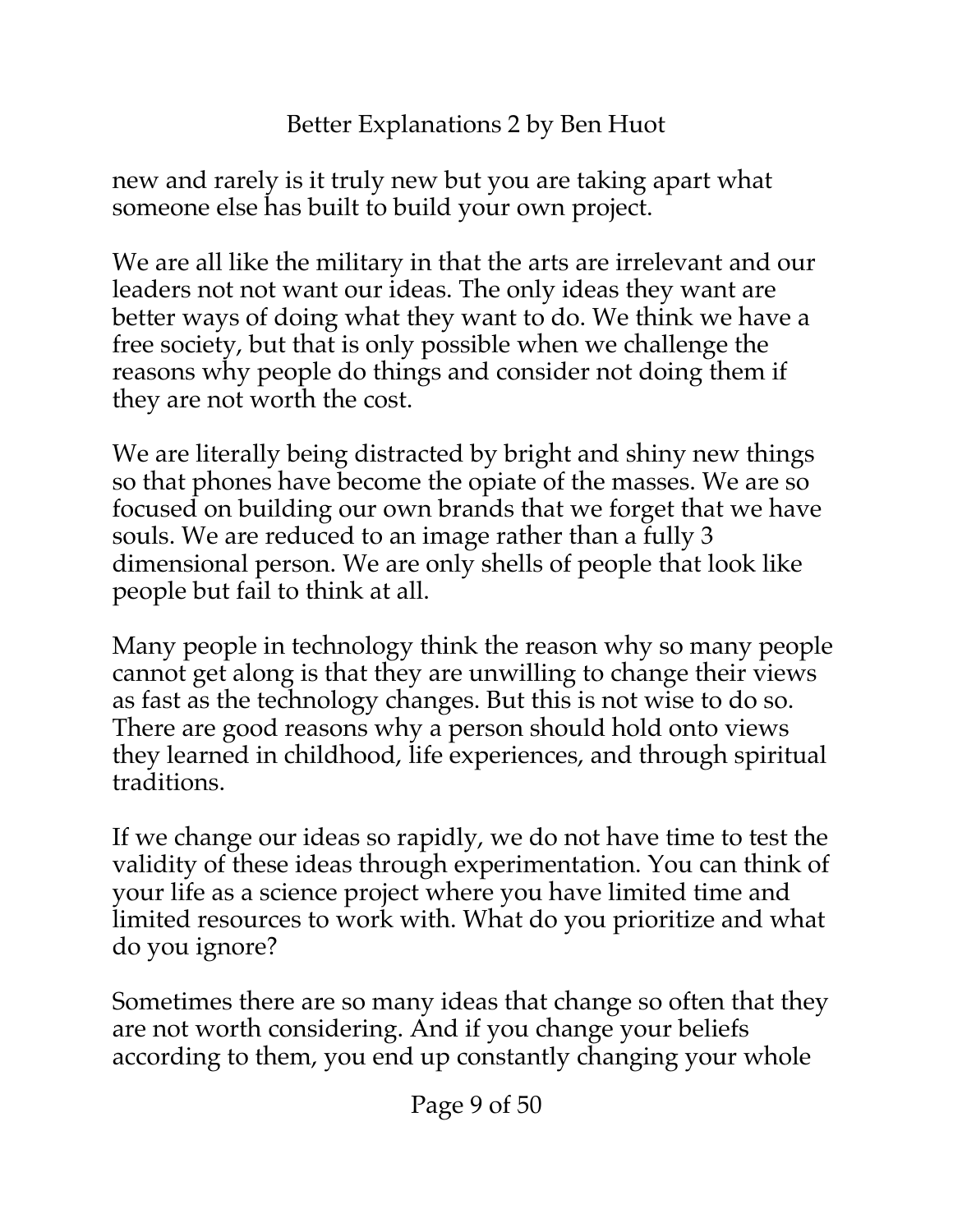direction in life. You then fail to learn from your own life experiences.

Furthermore you are limiting yourself to the influence of the few people who have time to do this kind of research. You're just shifting your faith from principles to people. If you study a curriculum that changes every ten years then you should question the validity of their assumptions.

Societies that have stood the test of time all had a common belief system that their society was based on. It is true that not everyone believed the same but it is also true almost everyone did believe in the supernatural. In fact a lot of the science fiction we watch in movies that often times inspire people to make advances in science is very similar to the supernatural.

Many people now not only accept science and math as the way forward, but at the same time, do not understand it well enough to follow it like it was designed to work. Most people trust science in the way religious people trust God. And they do not have any better justification for doing so.

We have to accept the fact that not everyone want to be or even should be a scientist. Life is about balance and so should a stable society be balanced as well. When we decide to put so much money into our toys, we end up underfunding religion and the arts. This leaves us with little culture to build a society on.

Even after several hundreds years, our country still has little quality culture and most of that is entirely created by businesses to sell things. Most major world powers have their own literature, philosophy, and artwork that is based on more than I like this color. We cannot appreciate other cultures that are fundamentally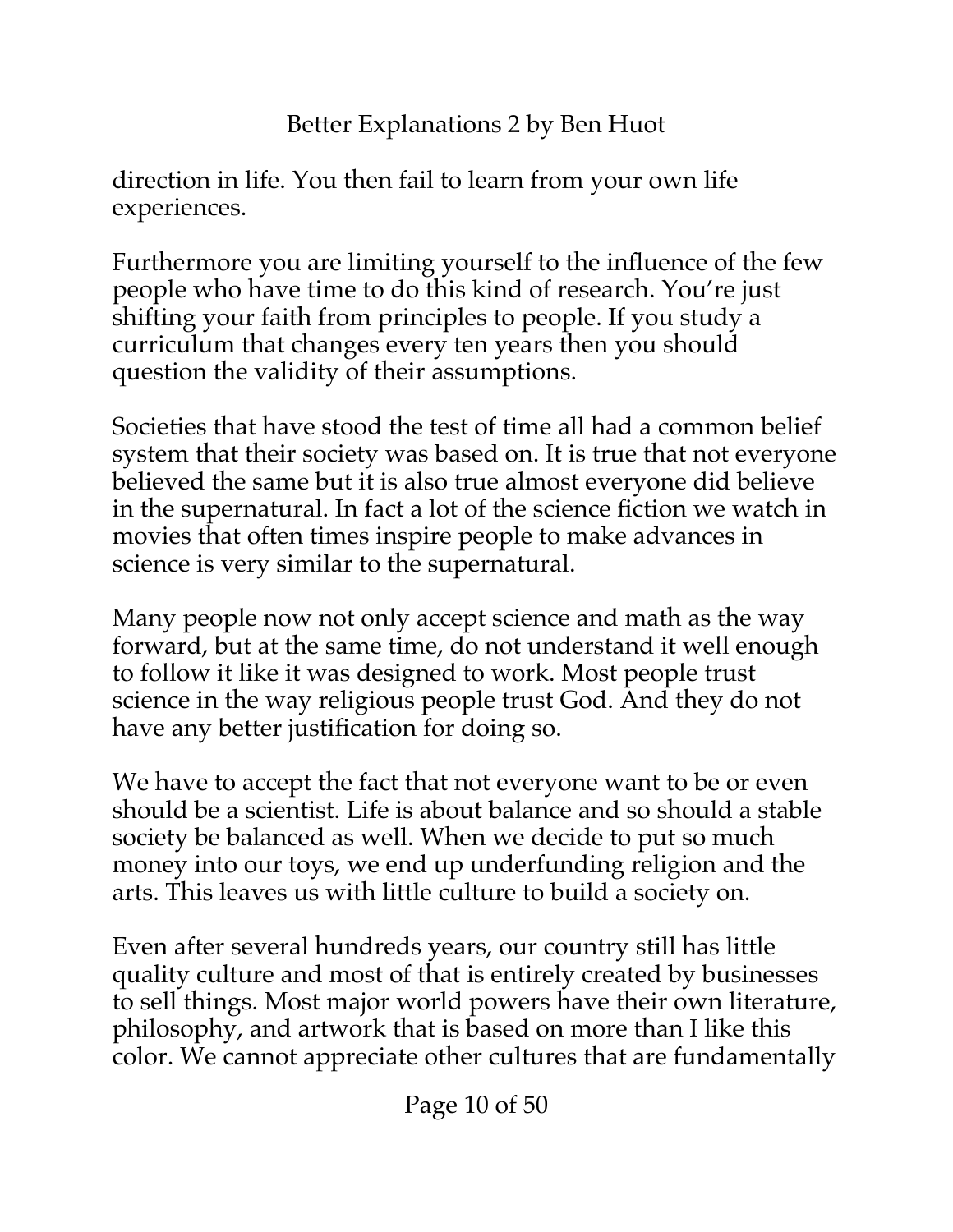different than ours because we are unwilling to explore other ways of doing things.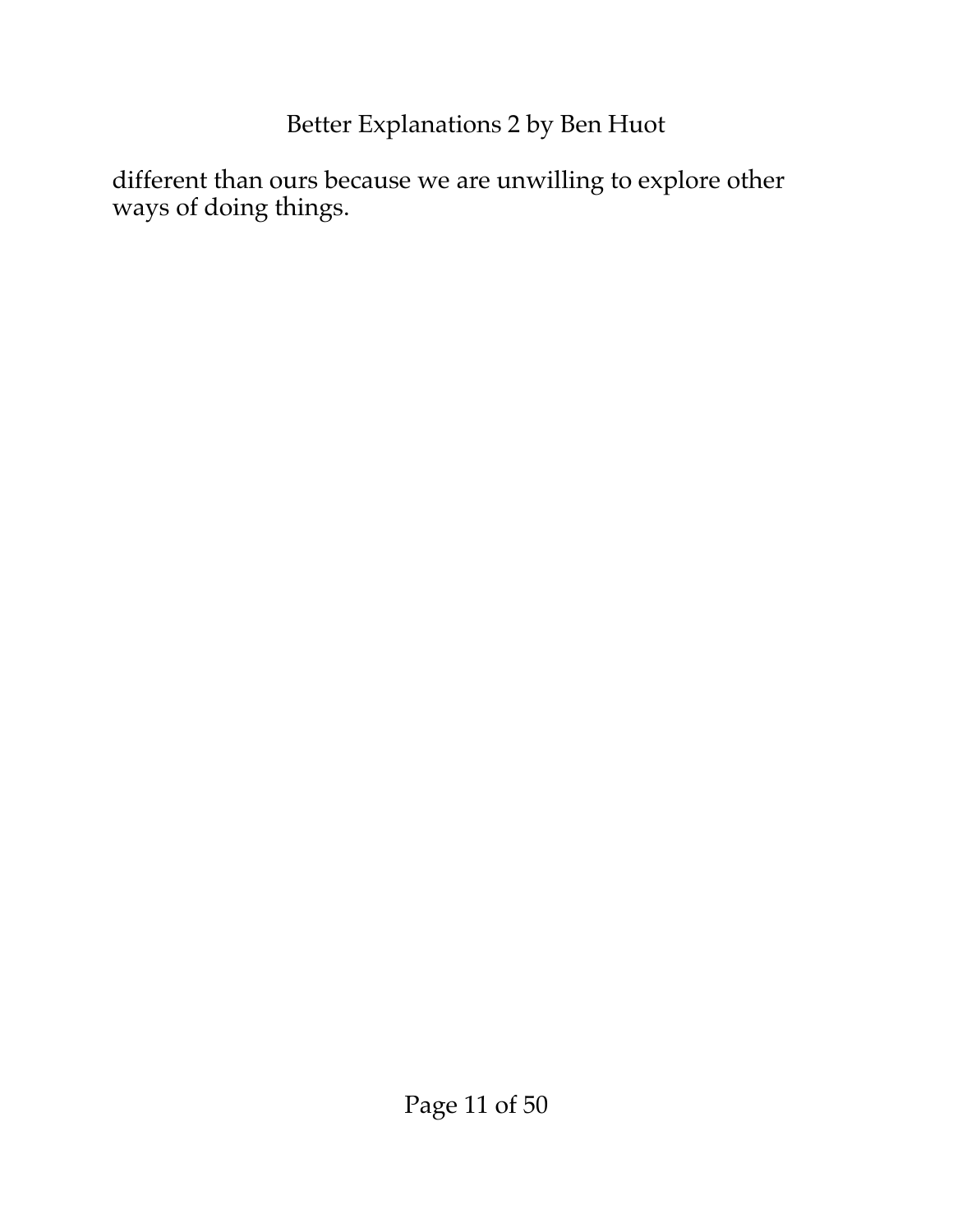# <span id="page-11-0"></span>Crumby Packaging

It is good to be unique To be different from others But is does not make you better And it only makes life harder

Individuality is important Because we are all individually responsible For all our decisions God sees us and works with us as individuals

He suffered and defeated death as an individual Person And applies this to all of us individually

He stands beside us as we live Through the same sorrows and joy He did when He lived as one of us

So individuality is important Because God decided it is important Freedom is equally important to God God cares so much about our free will That He would rather we totally reject Him Than follow Him out of obligation

Despite what you may have experienced from Or heard about other Christians God is the real thing

Often Christians are criticized as being as evil as non-Christians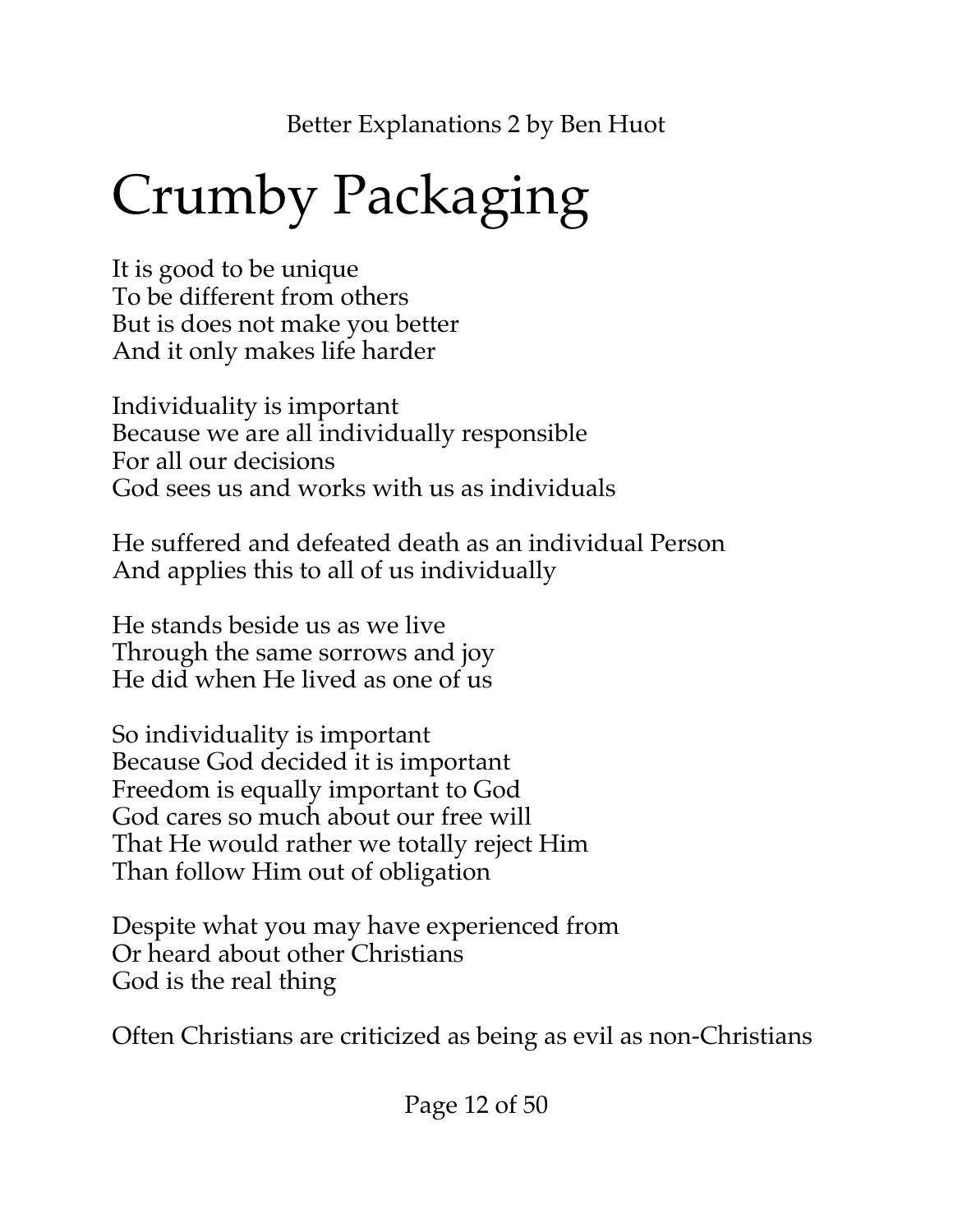First of all nowhere in the Bible does it say we are any better than non-Christians

Most of us as individual Christians don't believe so either The parable of the prodigal son

Applies to the lives of all Christians

The difference is that we have hope This is why we want to share it with others God is perfect but Christians are all a work in progress We all should be improving and much better than we currently are But frankly Christianity tends to draw from the broken and dysfunctional people

Because Christ rejects no one

Most people think they are too good to serve God I think it is not so much that non-Christians think Christians are full of themselves They think God Himself is This is an individualism and equality out of control

When even emperors and empresses knelt before God There is no shame or weakness in it

In fact God already controls everything We are ultimately doing His will Whether we like it or not As does the devil as well

People want others to suffer for bad things they do So that they can feel better than other people We have used scapegoats to unite people for a long time This is because we are unwilling to use God to unite people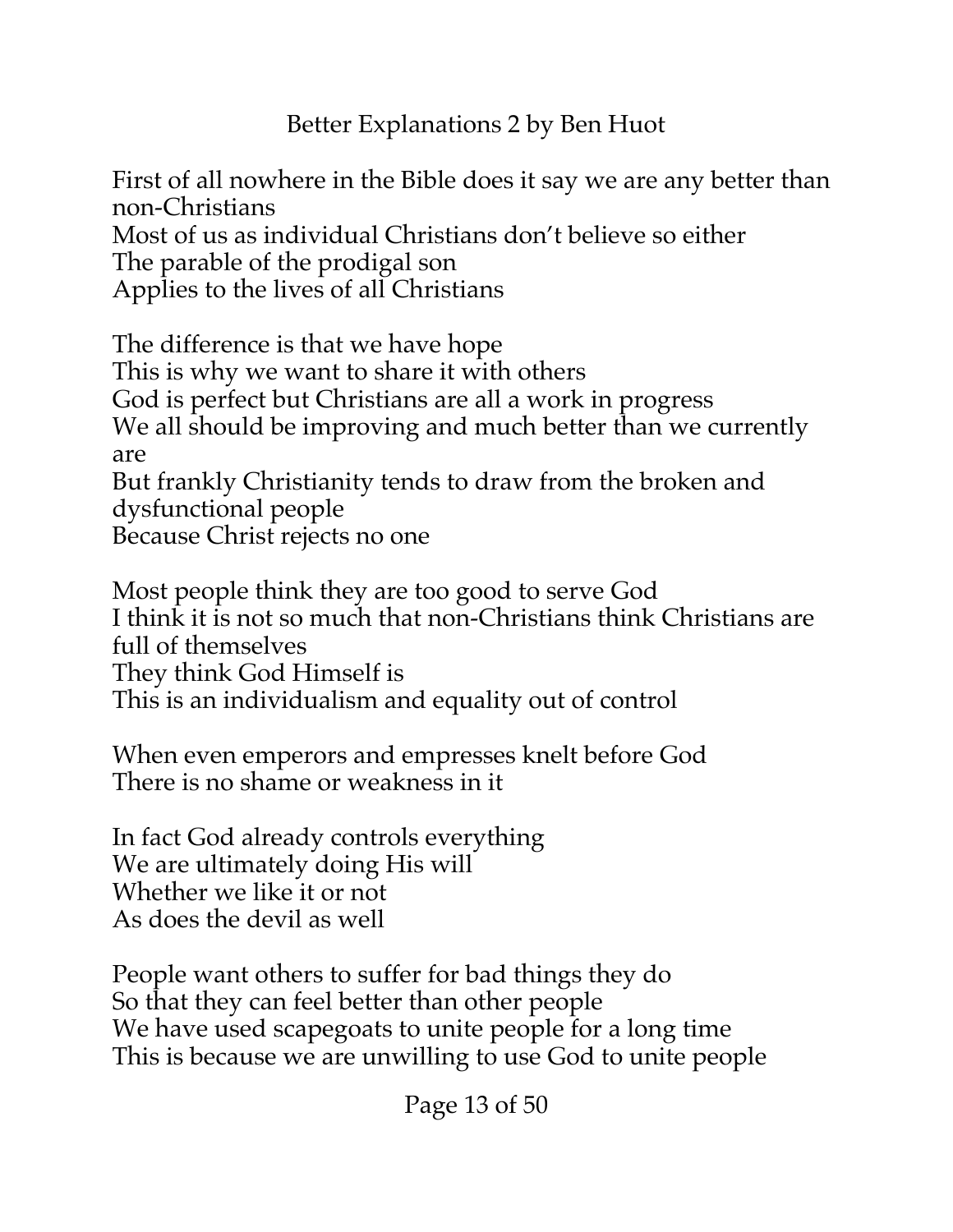Everything that united divides And everything that divides unites Because you have to have a reason to unite or divide Which is for or against something

I know forgiveness as a way of dealing with evil Is hard for non-Christians and many Christians to understand We think what we have done Is not as bad as what others have done

Critical thinkers might wonder why having evil thoughts Is as bad as hurting someone directly and outwardly Our criminal justice system makes a huge distinction between Violent and non-violent crimes And between monetary and physical crimes

To God there is no fundamental difference This is because the world works spiritually primarily and physically as a secondary process We cannot see this directly and so must accept it with faith Like many of us do with other things we don't fully understand like math Or another area we have little knowledge in

But in our lives alone can we not see the negative impact of sins like

Gluttony, gossip, revenge, and lust

Which grow up to be much worse sins

And create suffering for all of us?

Most major world religions agree that evil start in our minds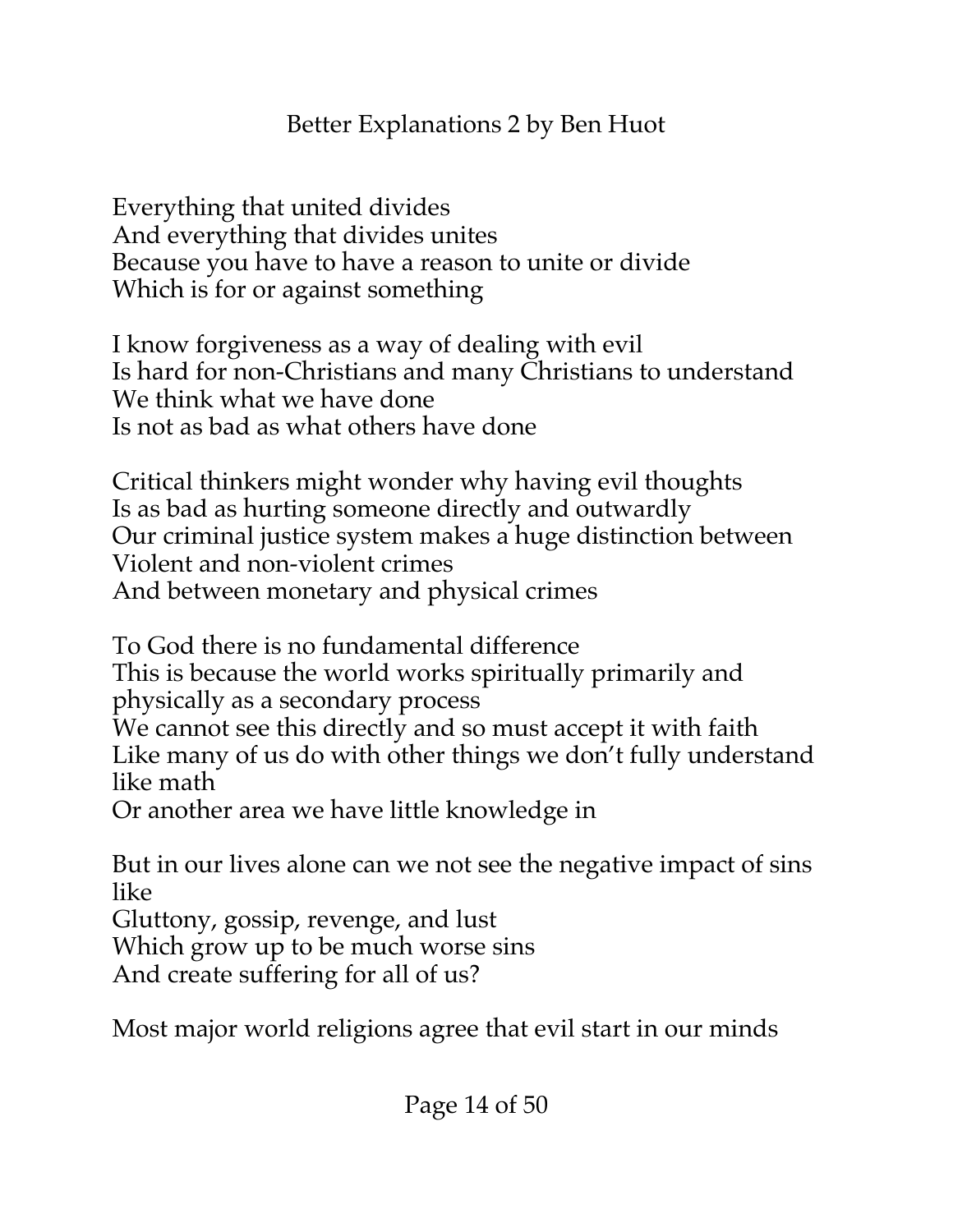Most rational people would agree there is a connection between cause and effect What causes a person to do evil? The person chooses to do so of course

There are obviously other factors Just don't try to argue that in any court As a means of avoiding any penalty

Christ understands us because He created us And He lived as one of us Sin has destroyed the world He created If anyone was going to suffer for it He would be the judge not the accused

But for whatever reason He chose to pay the penalty for it That part is hard to understand and takes faith But one you get to understand more about God You will understand His decision better

Christ is not a leader who just orders others around He dives in and does the dishes for His royal court without being prompted He does not look down on us at all Even though He has every right to

He lives within Christians who stink with evil He works directly in this world rather than living it easy in Heaven If Christ didn't care would he have inspired so many people to

spread His message for so many generations?

So when a Christian presents the Gospel to you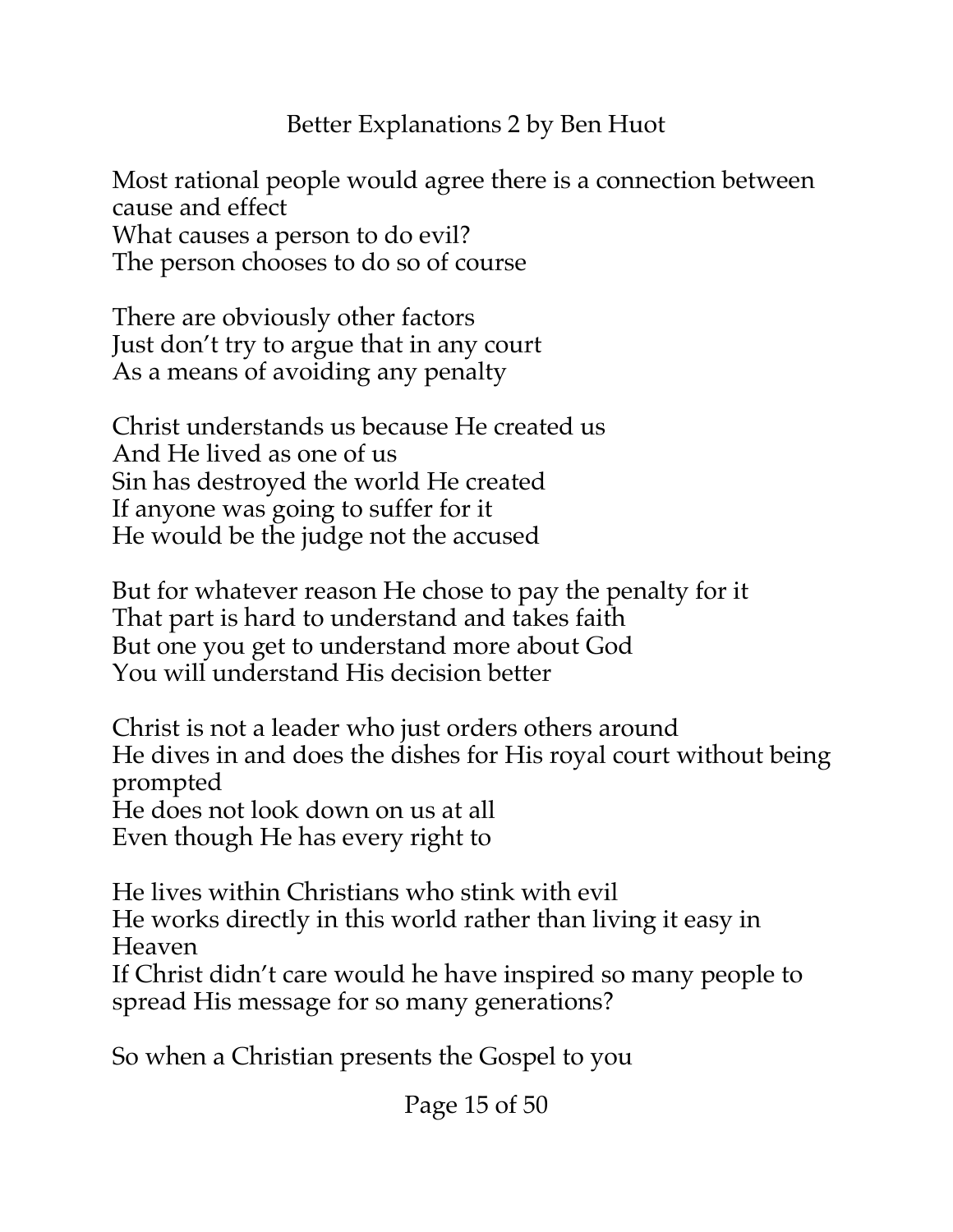Regardless of their intentions Realize the gift is from God to you It has nothing to do with the messenger

Don't reject a better future for yourself Just because you don't like the wrapper on the package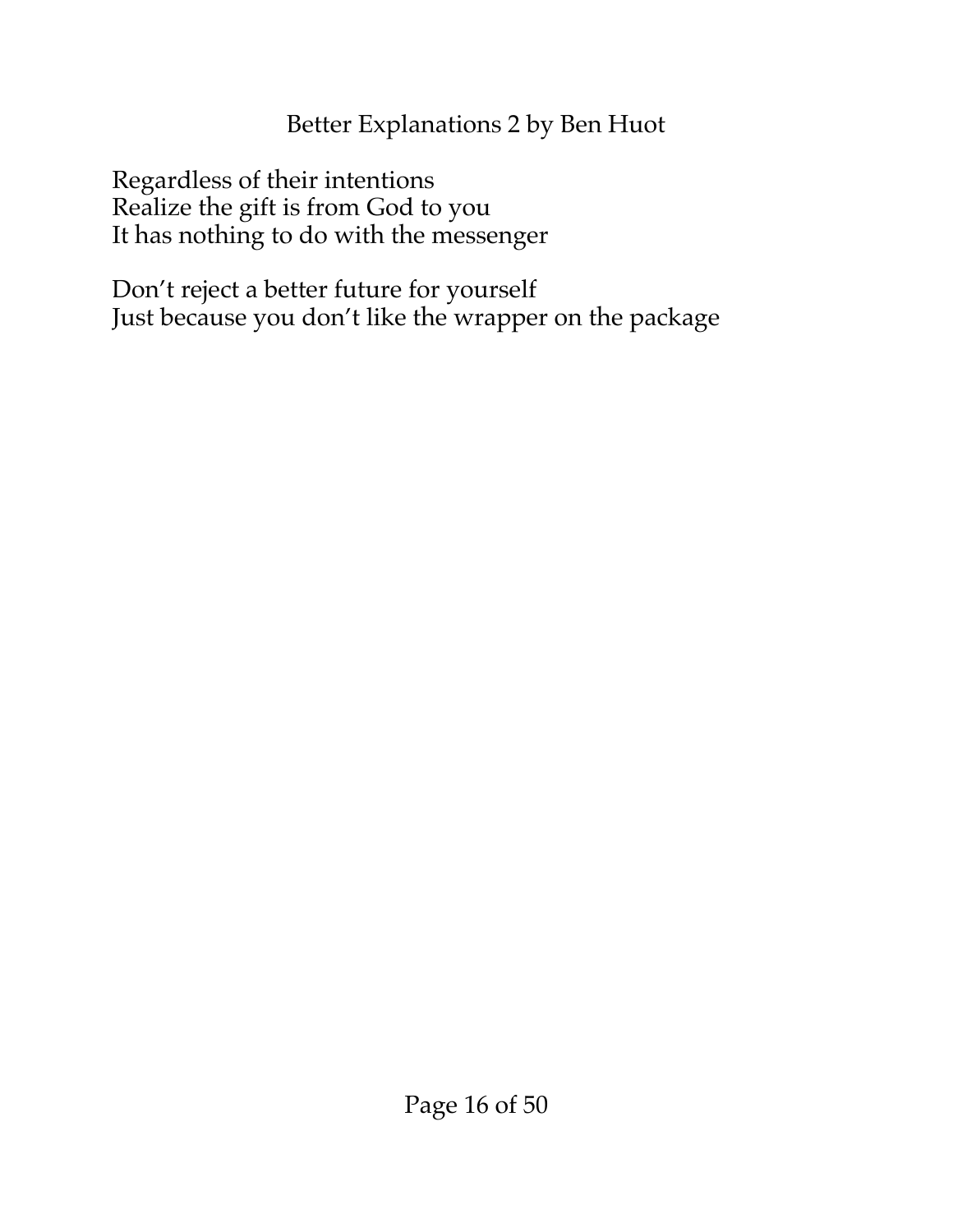# <span id="page-16-0"></span>Different Ethics

To be fully transparent to Non-Christians, we have a different idea of what right and wrong means than they do both specifically and in theory. We also have different ways of dealing with offenses.

First of all, almost every Christian I have ever met believes we should follow the law unless it directly contradicts Scripture. The other circumstance that allows for violation of human laws is if our ability to worship God as directed in Scripture is disallowed. This means unless we personally are called to break a direct commandment of God that is clearly explained in Scripture we are to follow all laws. This is true no matter how much we disagree with them.

Christ said that in His summary of the Law that we are supposed to love each other as God loves us and to love others as ourselves. There is a fundamental difference between how God sees things and people see things. Love is one of them.

Love today in our culture is often associated with power over others and desire for material things. People in our society love those who can return the favor. Just as we give money expecting something in return, so we do with our love of each other. One of the really essential concepts of love in the Bible is the one of unconditional love.

Everyone loves other people that they like - this does not require sacrifice or effort. It requires someone to change the way they think in order to love those who cannot return the love. In this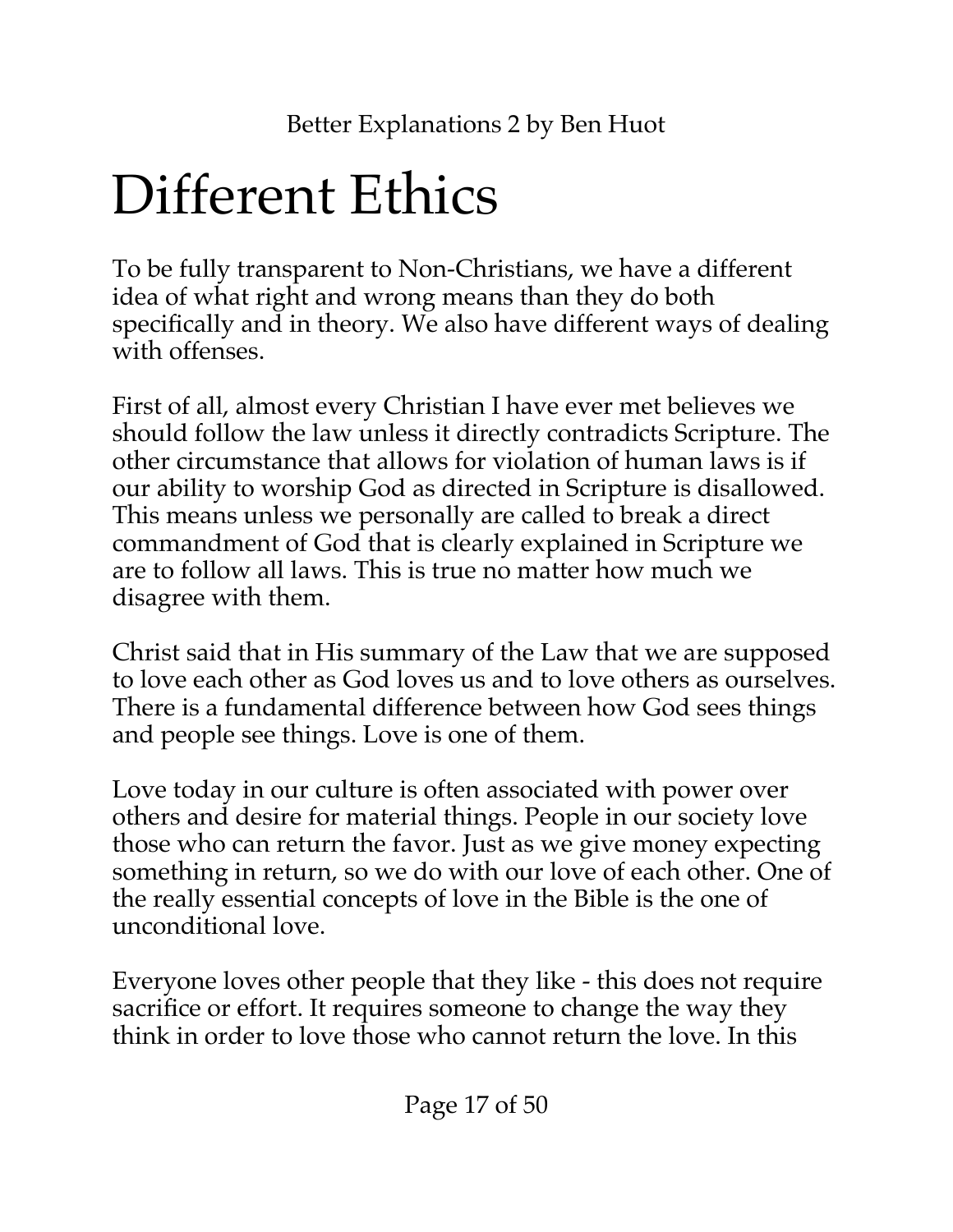way of thinking we do not exchange one thing for another, as we do when we buy things. We give away and in return get nothing or even negativity.

The world thinks that humility and sacrifice are signs of weakness. This has always been true to a degree but our society has been especially influenced by Hollywood. This is because Hollywood likes to take the easy route to being creative. Instead of making more interesting or meaningful storylines, characters, or themes; they use sex and violence to add cheap filler.

Just like in a recipe you can make it with high quality ingredients or you can substitute it with more fat and sugar or fillers. Even though people like it ok, you spend less money. The thing is you don't really need the fillers or sugar or fat, but it requires more time and skill to cook without it. We do this a lot in life.

Look at the Internet, for example - 90% of it is junk. Do we really need to look through the millions of hits we get when we search for something or do we really need those hundreds of comments on every social media video? We no longer trust other people's reviews or who is calling us on the phone because it is so filled with fraud and low quality stuff.

So what is the motivation for someone to be a higher quality person? We need to be motivated by something other than money. One of the best ways to become a higher quality person is to surround yourself with higher quality people. We see higher quality people when they do not think they are anonymous, meaning we meet them outside the Internet.

We need to form relationships with people in real life, so that we can start acting more civil with each other. Another thing is that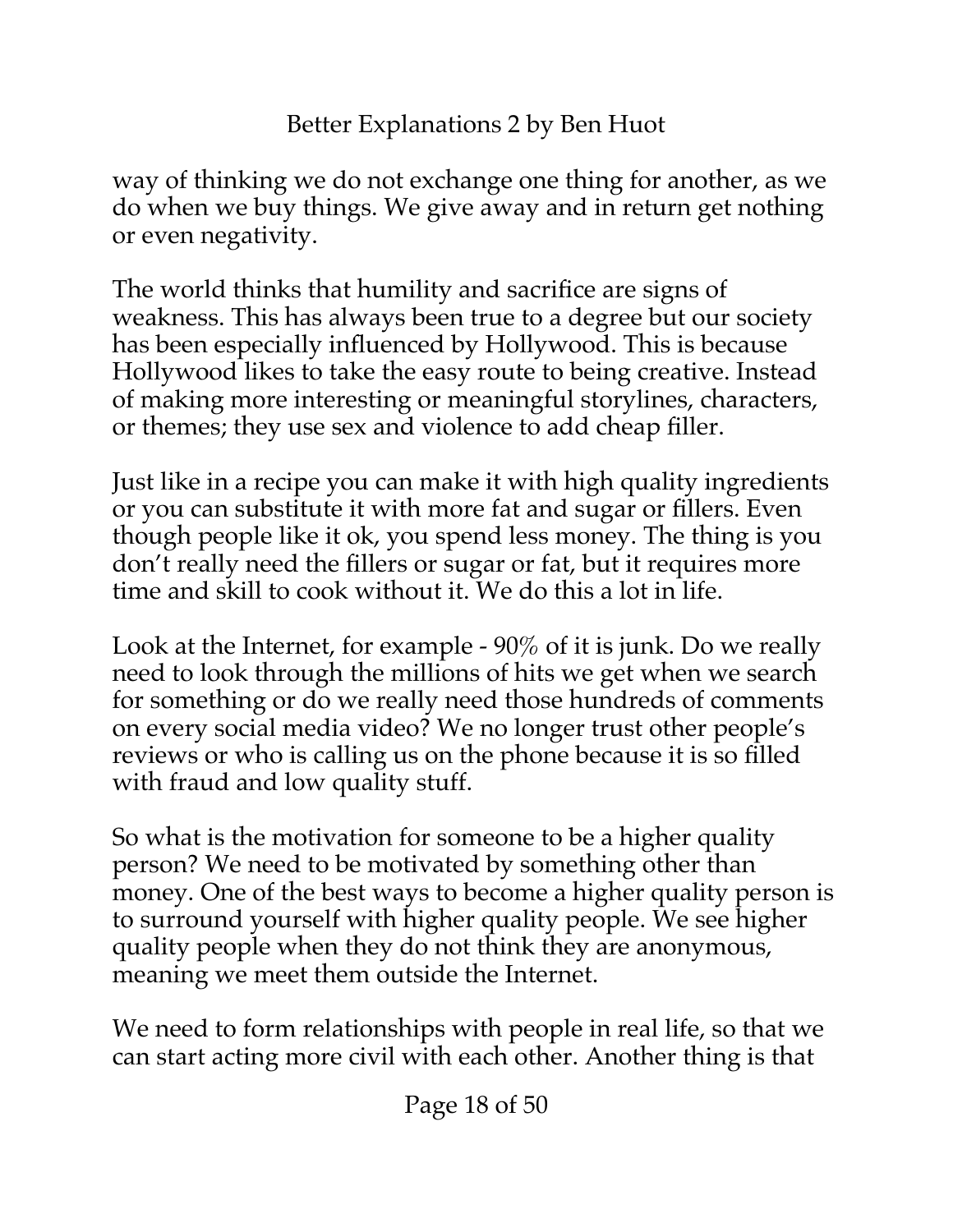we are defined by our consumption of creative efforts not our production of creative things. There is a more lasting benefit in creating something rather than just absorbing it.

We need to return to dealing with people directly and creating things for others, in order to lift us out of this society level depression and social anxiety. We can get along, but we first need to take a step outside first. In anxiety and obsessive compulsive disorders, the worst thing you can do is stay inside. We need to expand our comfort zone or else we will continue to spiral downwards.

This is one of the big reasons why Christians are so intent on keeping the Church together and not just watch sermons online. Even televangelists will often tell you to find a local church. Being Christian is not about how effective you are in converting other people or how much you can get for God. Worship of God is spending time with God.

The Christian God truly is a person. This is who we call Jesus Christ. For all the problems it has caused in our society, being an individual is not a bad thing. The problem becomes when people focus on this aspect of themselves as an end in and of itself. We are created, judged, and loved by God individually. The expression of this love though is to not be just about accumulating things, even if done for God.

We sacrifice for others because we want to change the way we think, so that we can change who we are. It is an outward expression of our love of our Creator. Obviously God could do a better job of everything the Church does or Christians do, but God wants to involve us because He values us. As Christians, we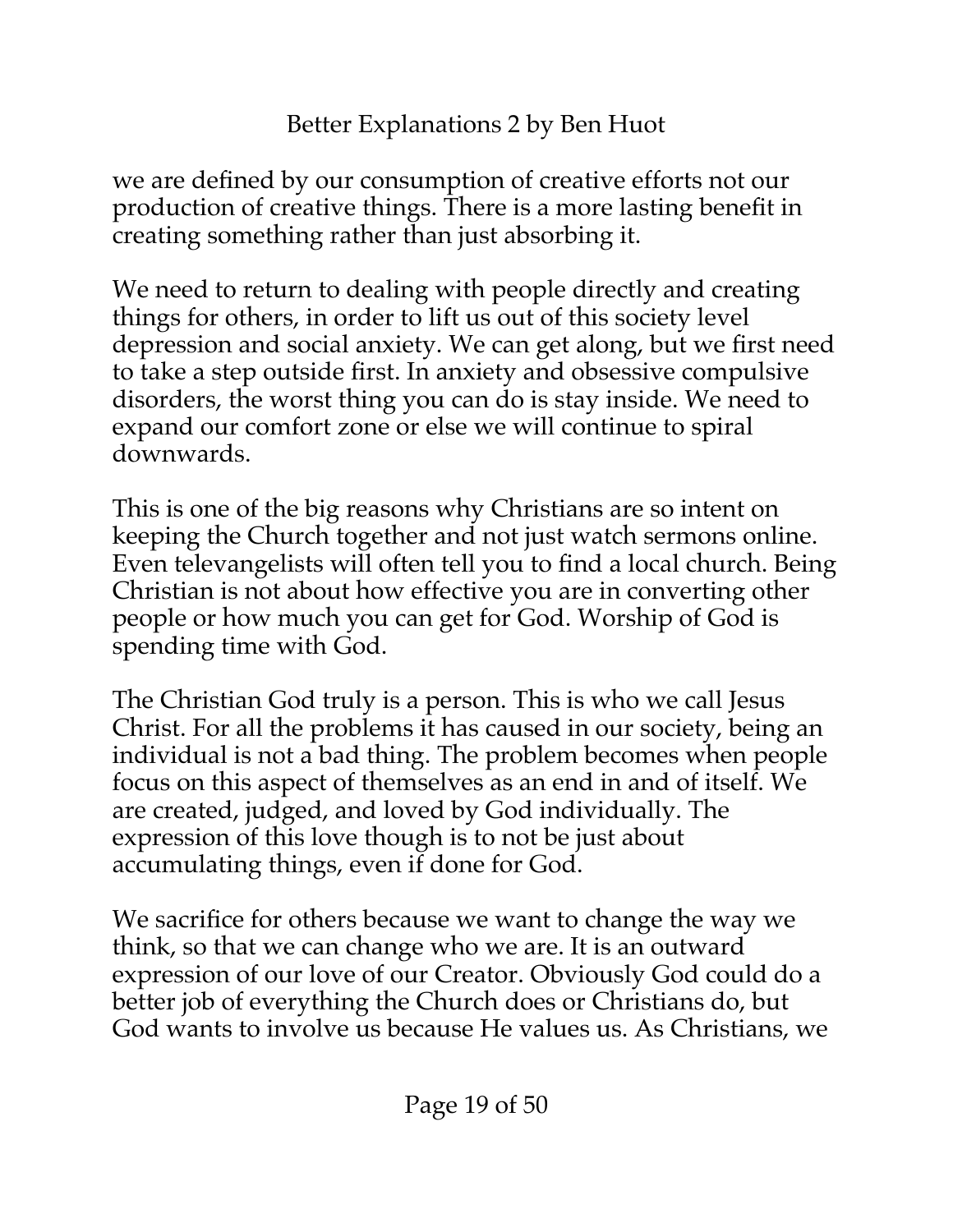have a history of creating big problem for ourselves. Instead of following God, we think we have better ideas.

God wants us to be His hands and feet, not the leadership. This does not mean we should lack community. It means that the decisions at the top need to be God driven rather than people driven.

God has showed us this by allowing the church to splinter. Churches can build themselves up as high as they can, but their cathedrals will weather away over time. Christian denominations are a blessing because they force us to work with people we do not fully agree with and on equal terms. This situation forces us to let God do the real coordination of His work in this world. Even though we are very organized as institutions, we are forced to act as a network, with only God as our real leader.

But just like the homeless have a different story for every person, what keeps us from God is different for every person. The Church needs to spend less time trying to recruit huge numbers of people. Instead we need to focus on one person at a time and form relationships instead of large gatherings. Perhaps we will eventually be forced into working in even smaller groups and maybe this will actually make us even more effective.

The real thing that keeps people wary of the Church is our insistence on forgiving others who have done wrong to us. We live in a society that has become more violent and cruel over time. And our response has been to bring down the hammer and increase the penalties for immorality and crimes, both within and without the Church.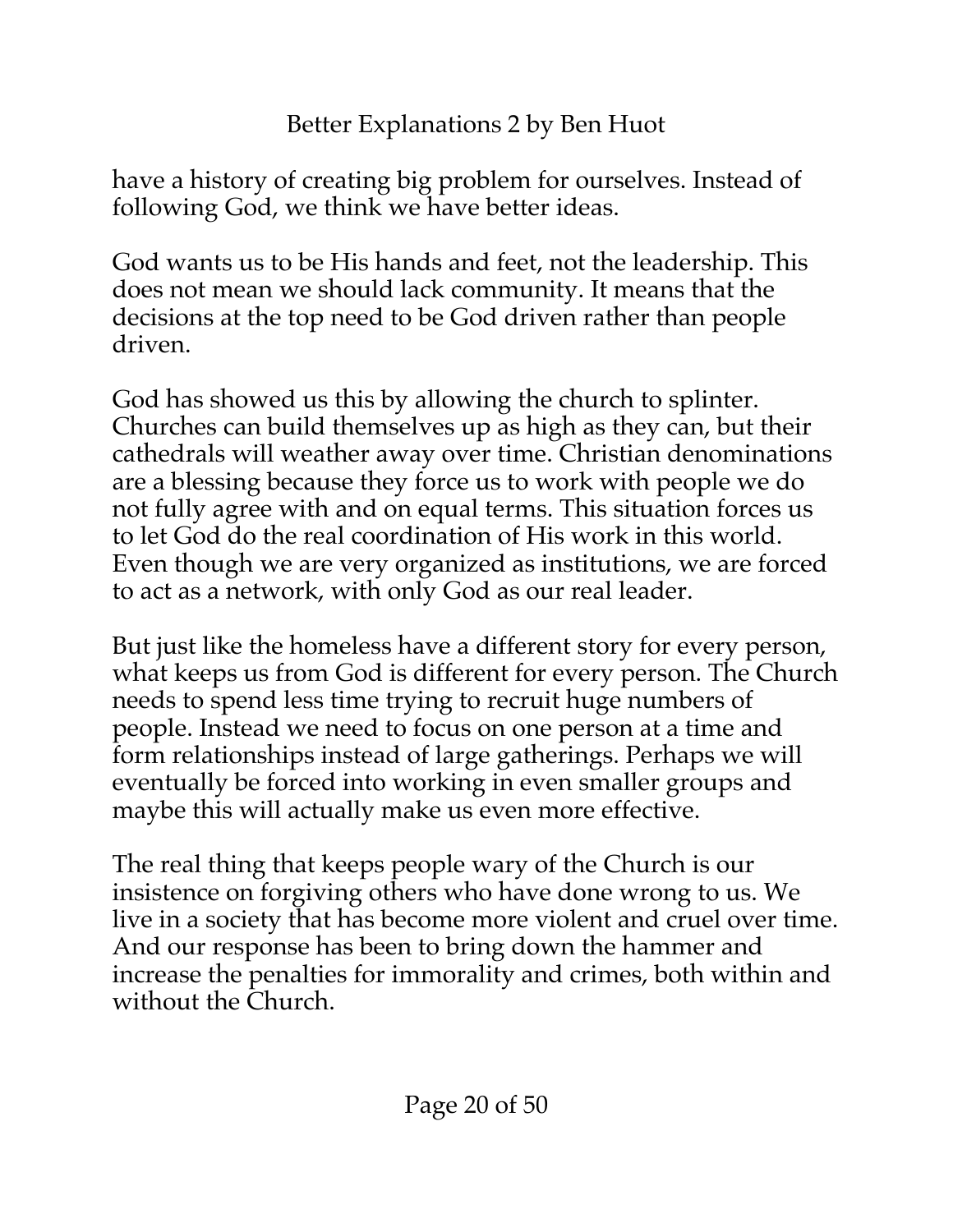But this is not the way of Christ. Regardless of how our society decides to deal with crime, Christ has chosen to forgive and pay the penalty Himself, for our eternity. We as Christians need to take this idea more seriously.

No one is saying we shouldn't punish criminals but maybe we should focus on rehabilitation rather than just making the penalties more painful. We as Christians cannot see crime as an us vs. them thing. We are all in the same boat, spiritually. This is what makes Christianity Christian.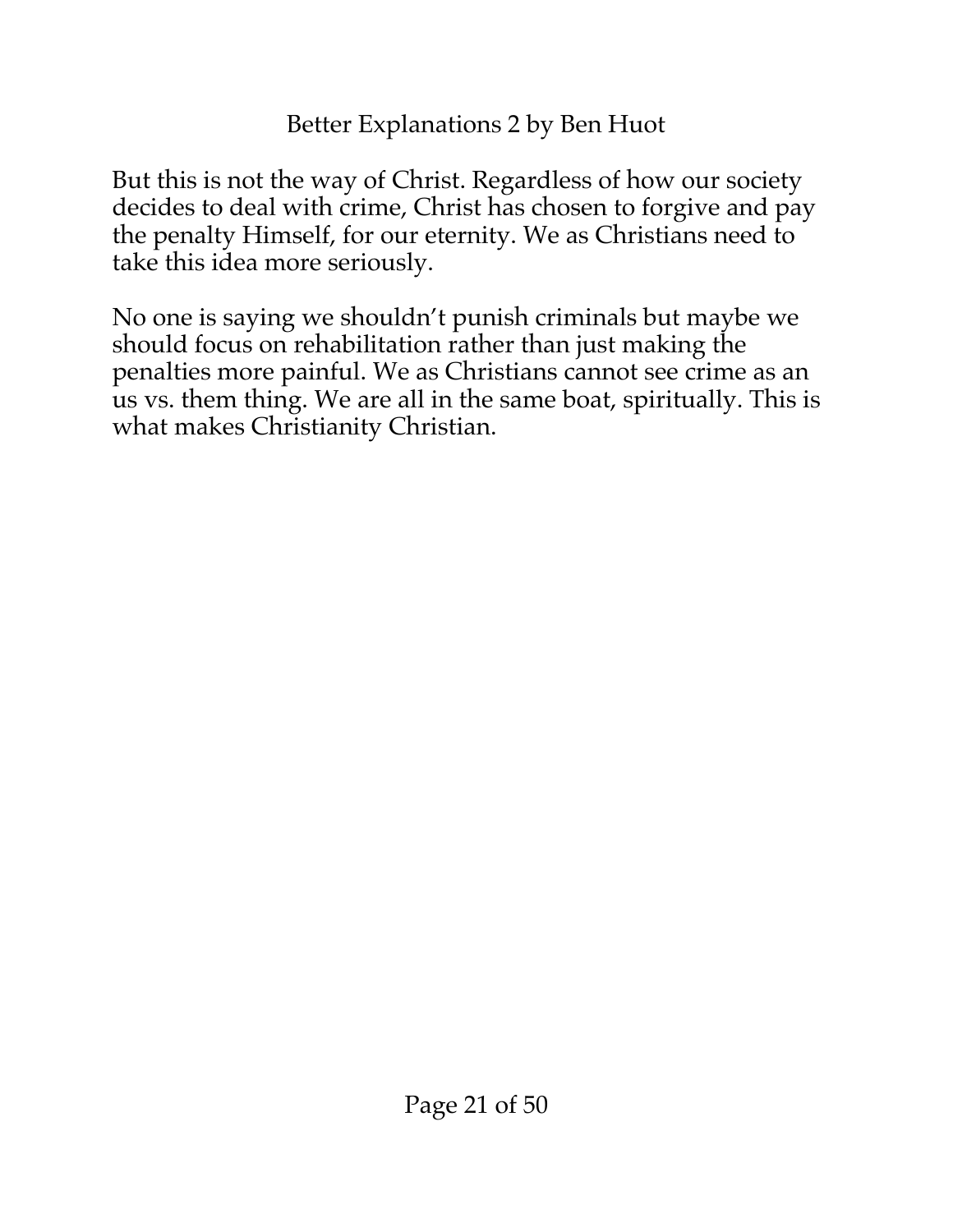# <span id="page-21-0"></span>Enough Grace

In the middle of hell I lost all hope Would the pain ever stop? Would I ever leave?

Sometimes time just stops And you can do nothing Sometimes God is silent At the worst possible time

Sometimes Christians must experience hell This is not what I signed up for But there is no going back To my back an iron door And before me a monster

But if you go through hell And God is nowhere to be seen or heard Or the pain blocks your eyes and ears What is a Christian to do?

Sometimes you get knocked down so hard You cannot get up No matter how much you want to Sometimes you can get stuck in an earthly hell

You will later realize that Christ Was standing along with you in the furnace And He felt all you did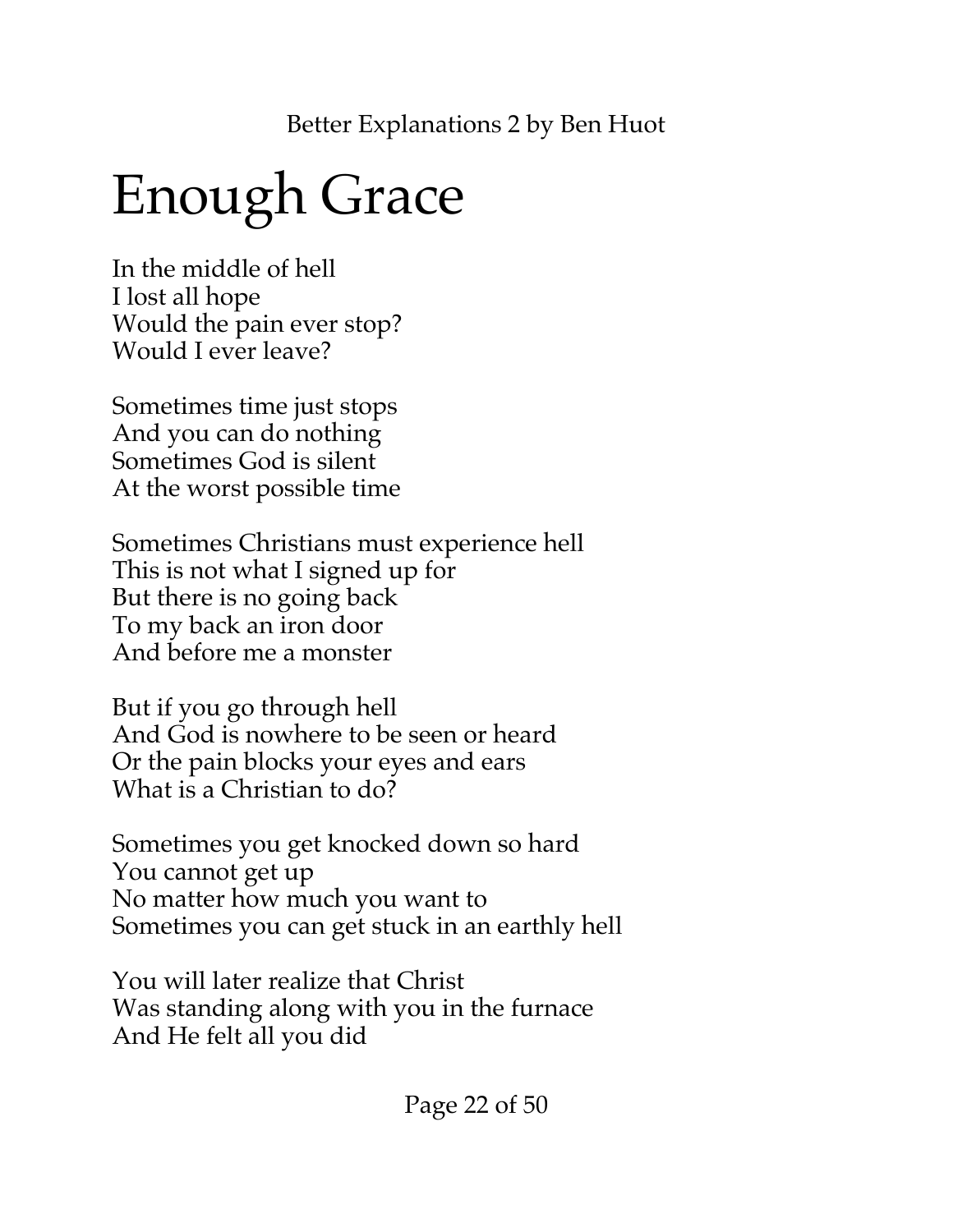But this later recollection is of little comfort During that ungodly episode

As Christians we believe we will never experience hell But this is not true You can also experience hell for a long time Some create their own personal hells Others just get in line Not realizing what they were told were all lies

What draws someone to volunteer For something no one should be asked to do?

It is easy to lose your faith When asked to do something your faith Is supposed to save you from None of use can truly understand what hell is Just as no one can understand the military until they join

Schizophrenia feels like you are constantly in imminent danger And you never feel safe You are always worried about bad things happening And when they do it hurts so much more

In the military I learned how to wait With no book and without talking But to be silent and disciplined While in constant pain This is more than you can expect of a person

People often ask what discipline means in the Army It means doing whatever you are told Immediately and without complaint

Page 23 of 50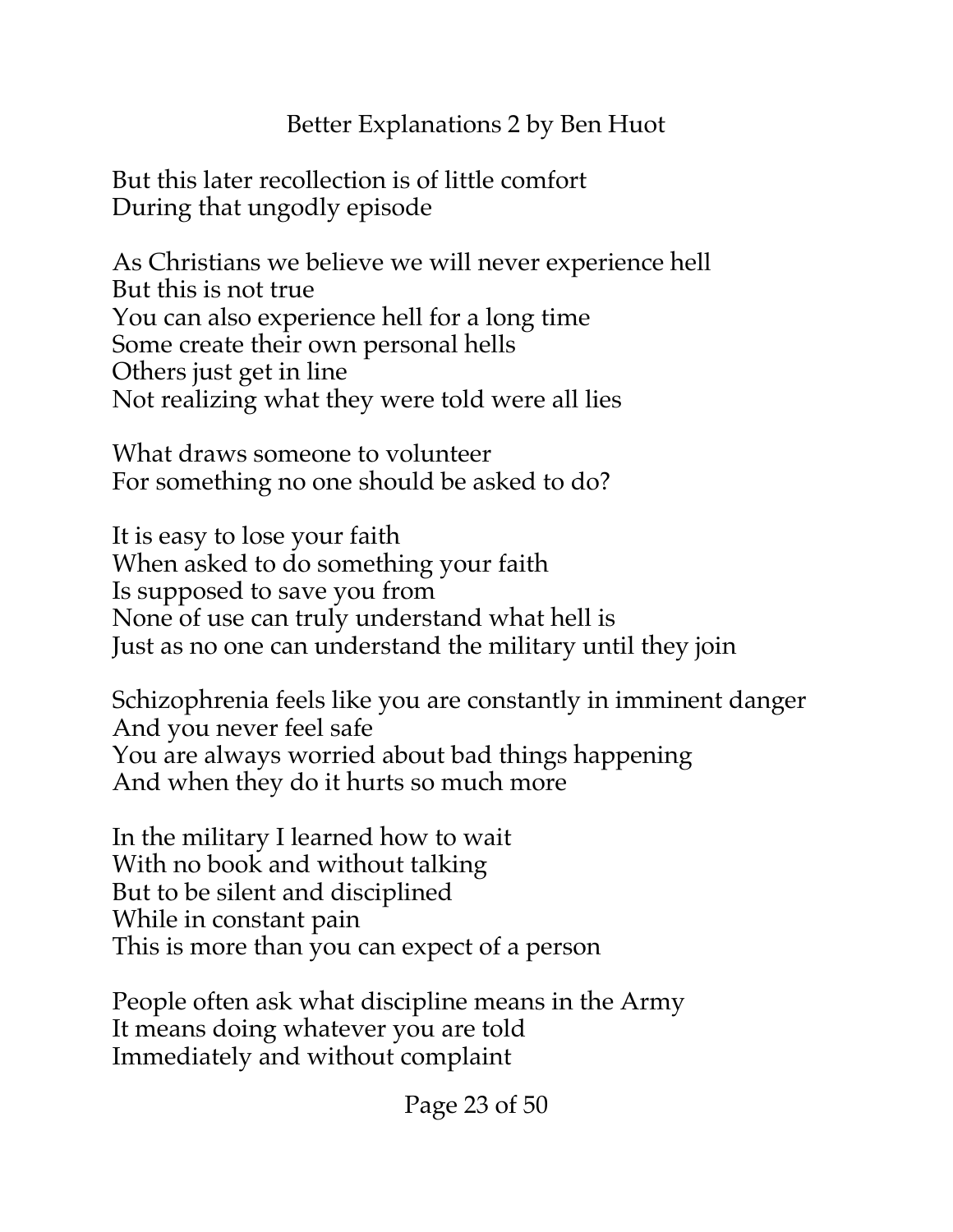There are never any excuses for non compliance This alone takes a toll on a person

You are literally a tool of the government We see the mistakes of the government As comical or ridiculous But they can and do cause real pain

When a leader screws something up You have no control in the military Over anything including your own body And in some way over your mind as well Much more of that later on

Many see military service as a sacrifice Of several years of your life But the scars can last for your entire lifetime

The military wants you weak and afraid Because you are more likely to be a follower You are not encouraged to think independently One group is given complete power over you And you are reminded of this constantly

This is what it means to have no power It means you have no hope Sin can also lead you down the same road

But God is there even when we are unaware of Him And some things we just need to accept with faith

Pain really makes faith hard sometimes It breaks down our ability

Page 24 of 50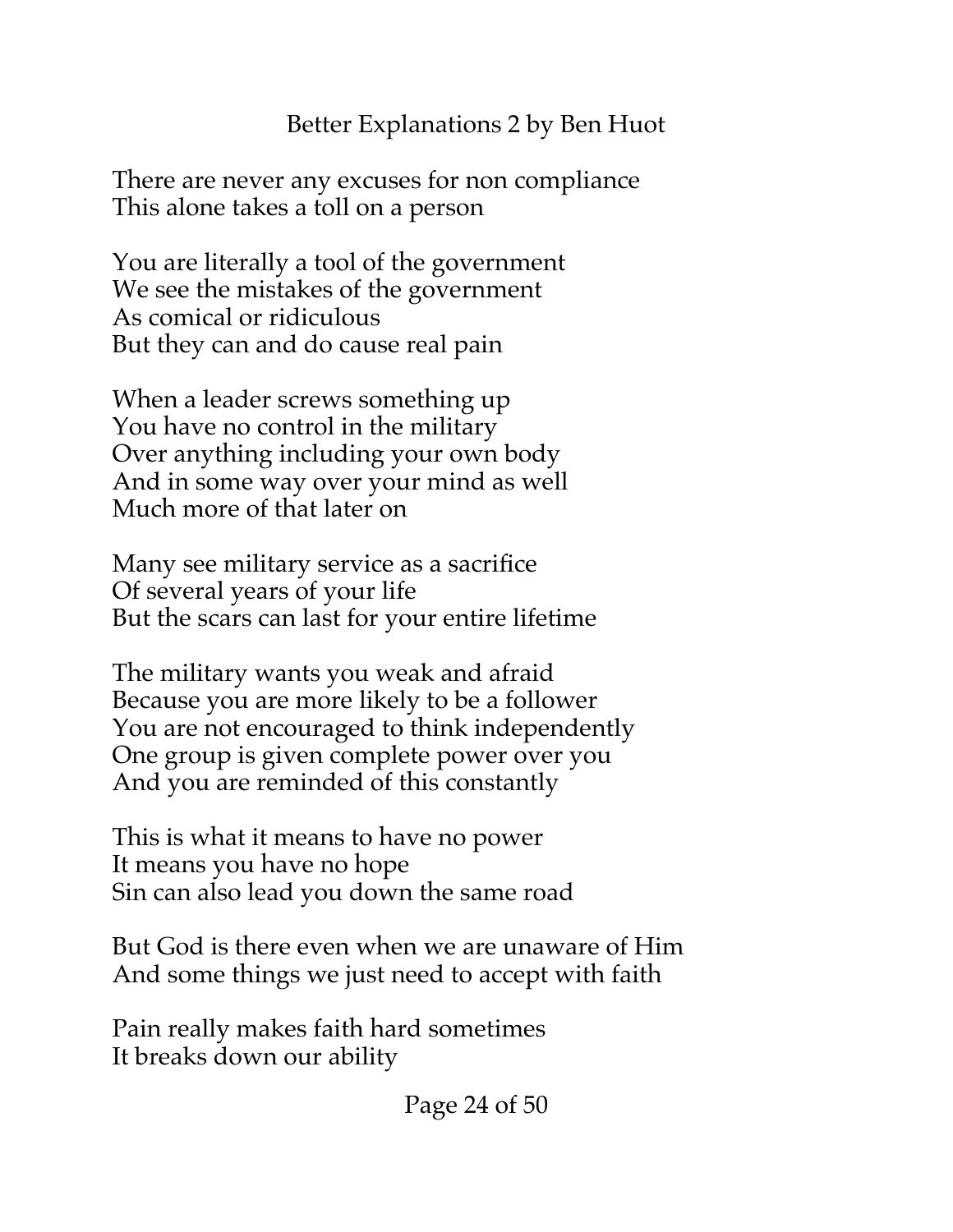For our rational mind To tell us this is just a short time

But even if the time is short To us it can be an eternity Perception and fact may be different But with pain perception is the only relevant thing

Maybe those with control over their thoughts Things may be different Hopefully they will never experience certain types of pain

Anticipation can enhance an experience But it can also make pain more intense

One thing similar between being a veteran And having Schizophrenia Is that it becomes your story and your identity

A person does not just struggle with Schizophrenia Or just work in the military They are a soldier And they are a person with Schizophrenia

The things that happen in your mind May only be fully real in your dreams But for a person with Schizophrenia It does not matter what is real by evidence or proof

The proof is that they feel the pain The evidence is this is what their brain says You cannot over rule your emotions If the rational part of your brain doesn't work

Page 25 of 50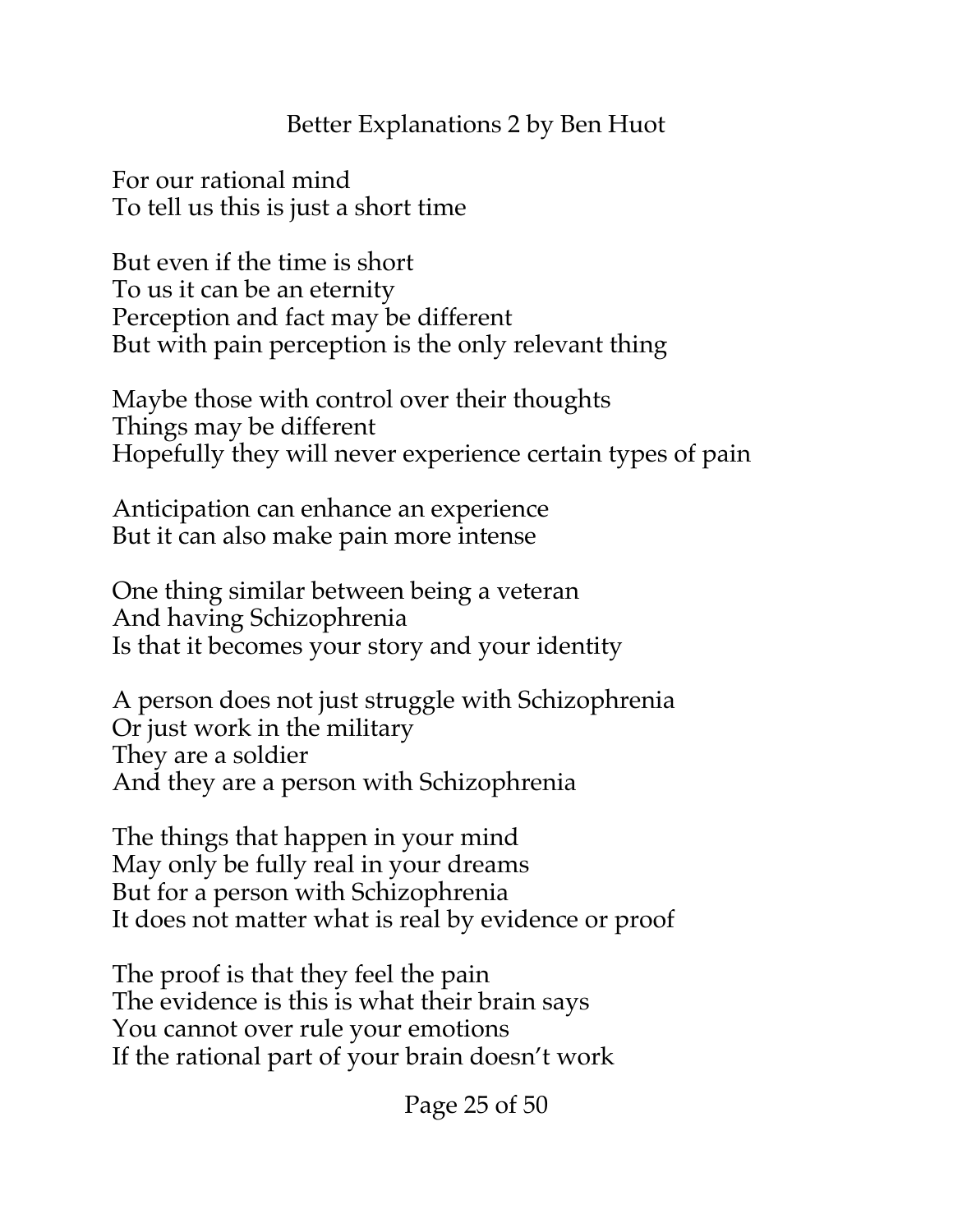Although in some situations this can be beneficial Provided you have the control to turn this on and off Much as adrenaline or fear itself Are both useful if they only appear at a useful time

But adrenaline makes you very tired If it never stops pumping Fear can be useful too if the warnings are timely But constant fear is like a dog barking That has no sense of what a legitimate threat is

Having Schizophrenia makes our brains Closer to those of animals As animals have poor self control in some areas

But just as animals People with Schizophrenia Can experience God Just as well as people of sound minds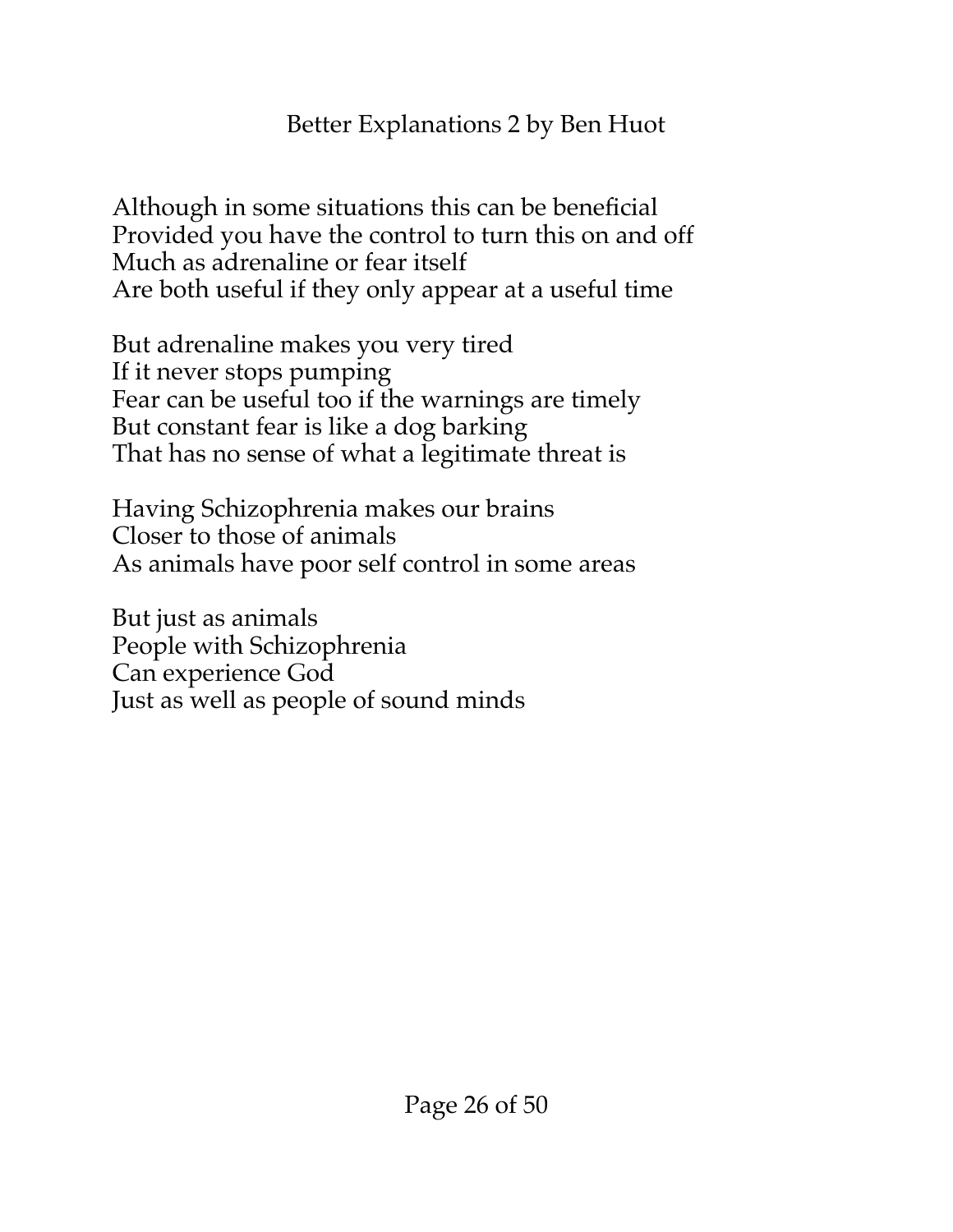# <span id="page-26-0"></span>Racing Mind - Racing World

How can I trust the future? I cannot even trust myself My mind is not quiet And my heart burns from within

My country destroyed my brain And democracy is a lie There will be no way to redeem The country I live within

There will be no resolution To the conflict we have From within ourselves And from within our cities

When darkness begins to settle in The light struggles to emit If there is but one shred of hope It would only make it more painful

Can we just fade into obscurity Why do we need one last fight? Sorrow is nothing but a dream But that dream is our lives

When will we see face to face again? When will things feel normal? I will never be normal again And our country will not be happy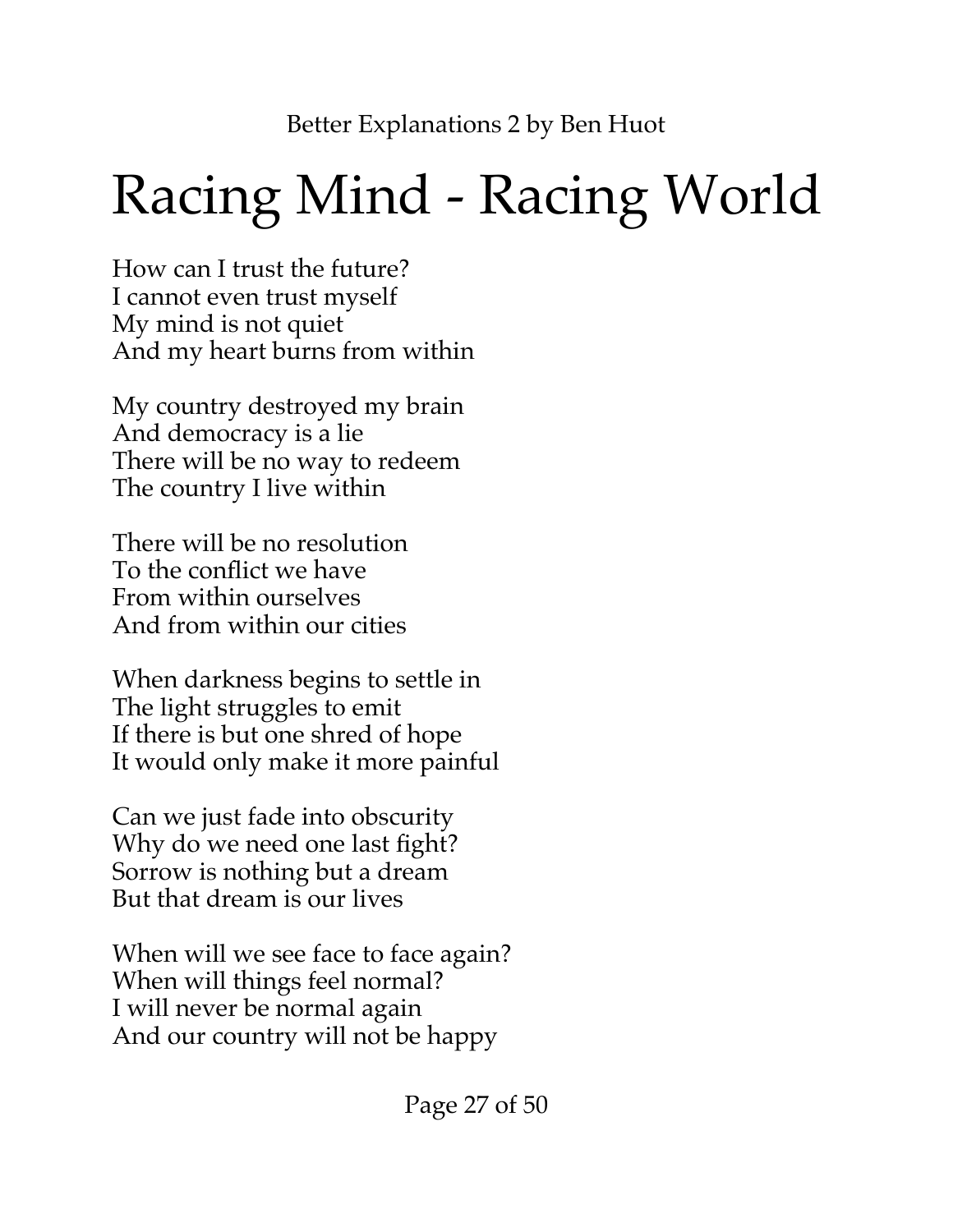Until it is willing to change its mind

The richest and most powerful country This world has ever known We get excited about conflict And only the blood of our children Will make us happy

I stand with no one but the Lord

No one else will stand with me There is but one left Who will stand before all And outlast time itself

There is but one purpose and one allegiance That transcends our limited imagination

There is only one way forward The road splinters into many pieces But not far ahead it dead ends

The roads look like mazes There is but one road beyond this But how do we get there?

There is a time and place for everything But the evil in our hearts How much longer must we wait For a revelation from God?

When you cannot find your way When life eludes you

Page 28 of 50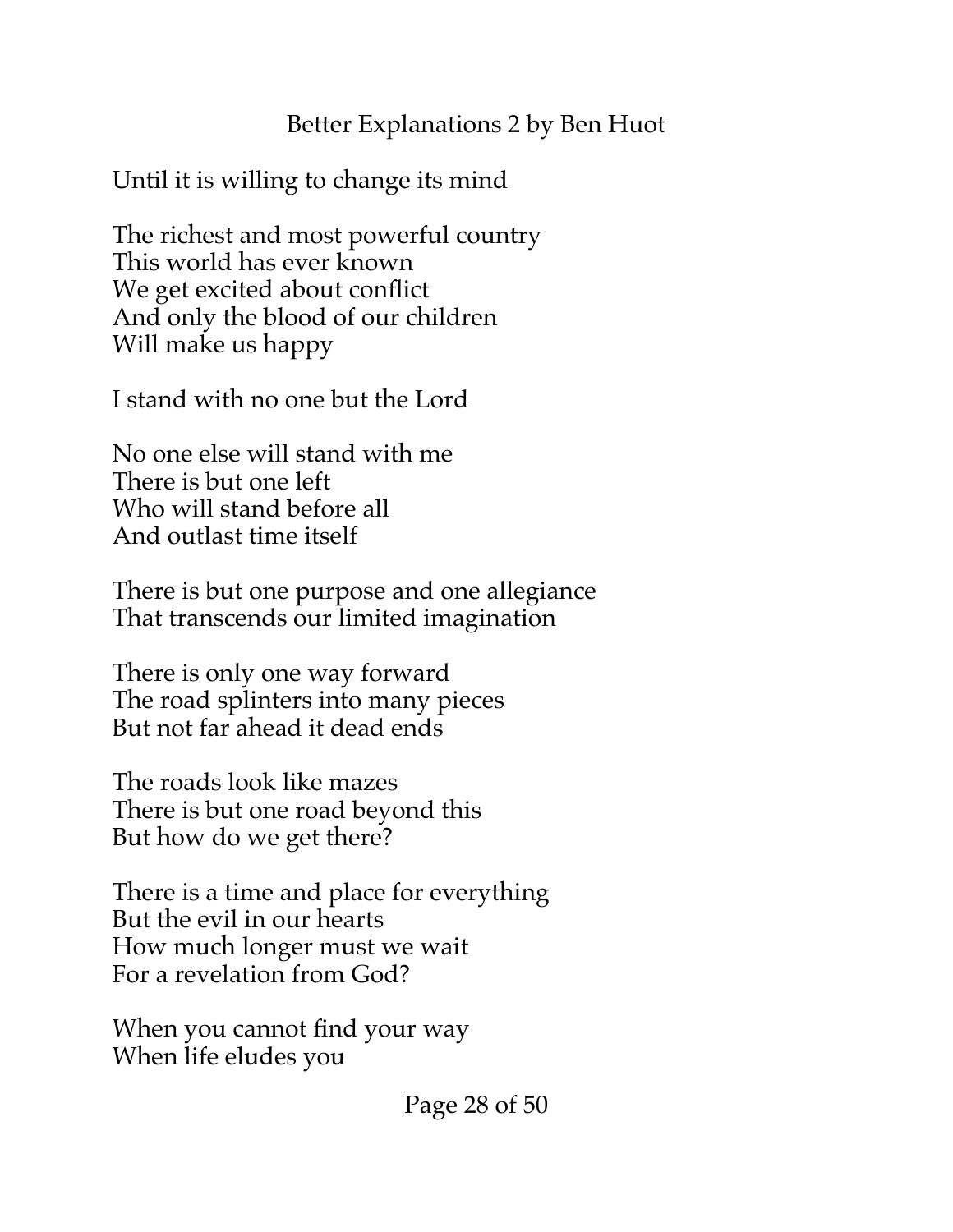And your mind only wanders Is there a method for the mad?

When we feel like giving up When does our second wind come? I feel like the wind is knocked out of me I feel like all I want to do is sleep

Each day only brings us closer To the deeper truth That there is no love left There is no reason to fight the future

We must just embrace the chaos And roll with the punches

It will be a long wait for the King's return And in this century of winter Many spirits will die And many hearts will be reborn

There are always multiple mirrors That we can see diverse reflections within

There will still be time for laughter And meaning in memories and family But as a whole Our people no longer care

About what makes our society stable Or the good parts of our past traditions

We merely shout and wave hands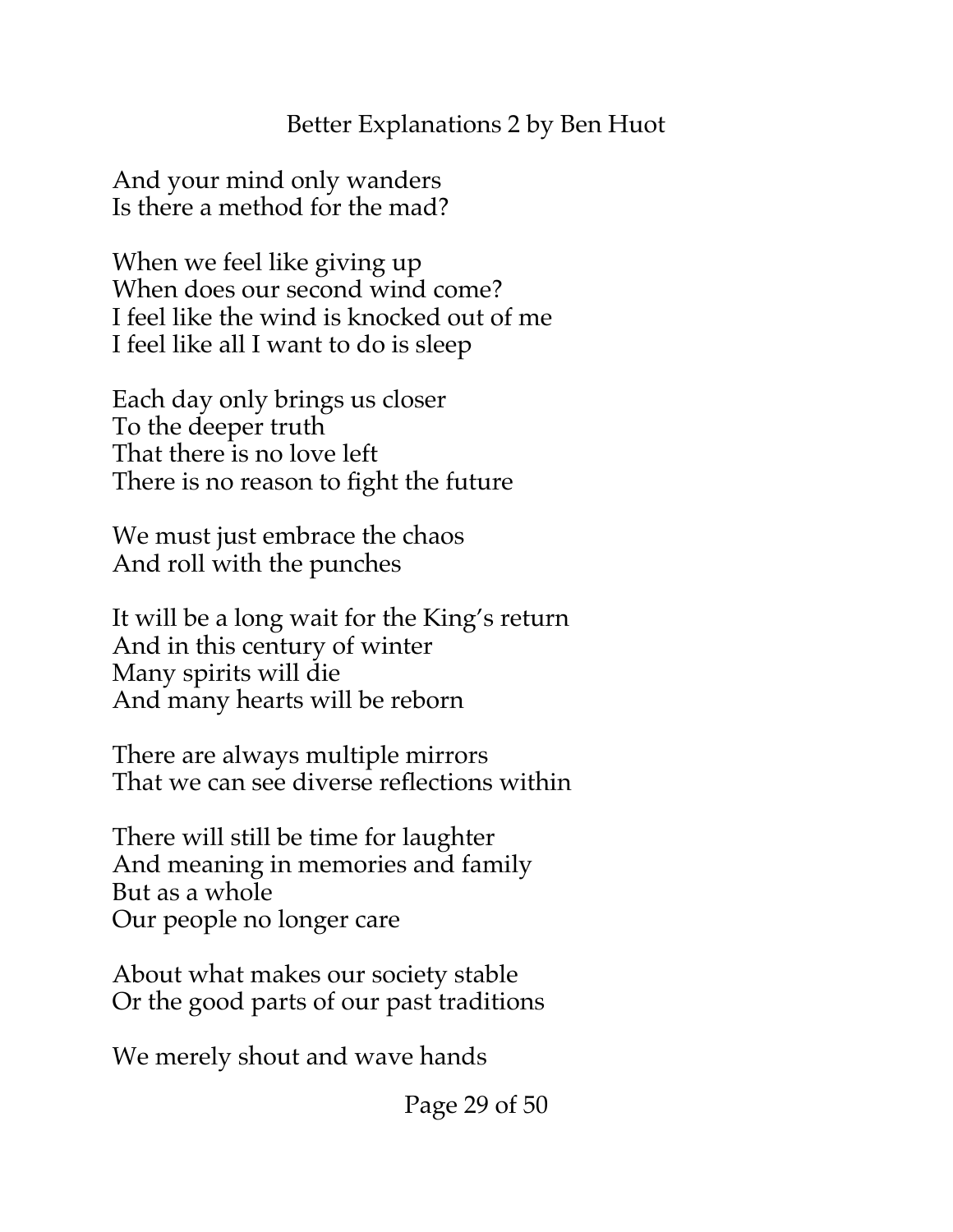We would be more vocal But it is hard to hear through masks We would wrestle our opponents to the ground But we would have to get less than 6 feet apart

We have changed our speech so much That I no longer understand What our leaders say And they no longer care what I feel

How do we read the room When we cannot trust the information? At this point nothing is certain And anything can happen

Maybe we are the first generation To truly feel this way But this will be common in the future

I grew up in a time of peace When many bad schemes Were first plotted and hatched up I look at my childhood As a simpler and more hopeful time

Today to even grasp the scale of change And the damage we do to keep things going It would take a lifetime of travel To the most secret locations on this planet

Nothing awaits for us but a singularity The future is unpredictable now Even 5 years from now may as well be a century

Page 30 of 50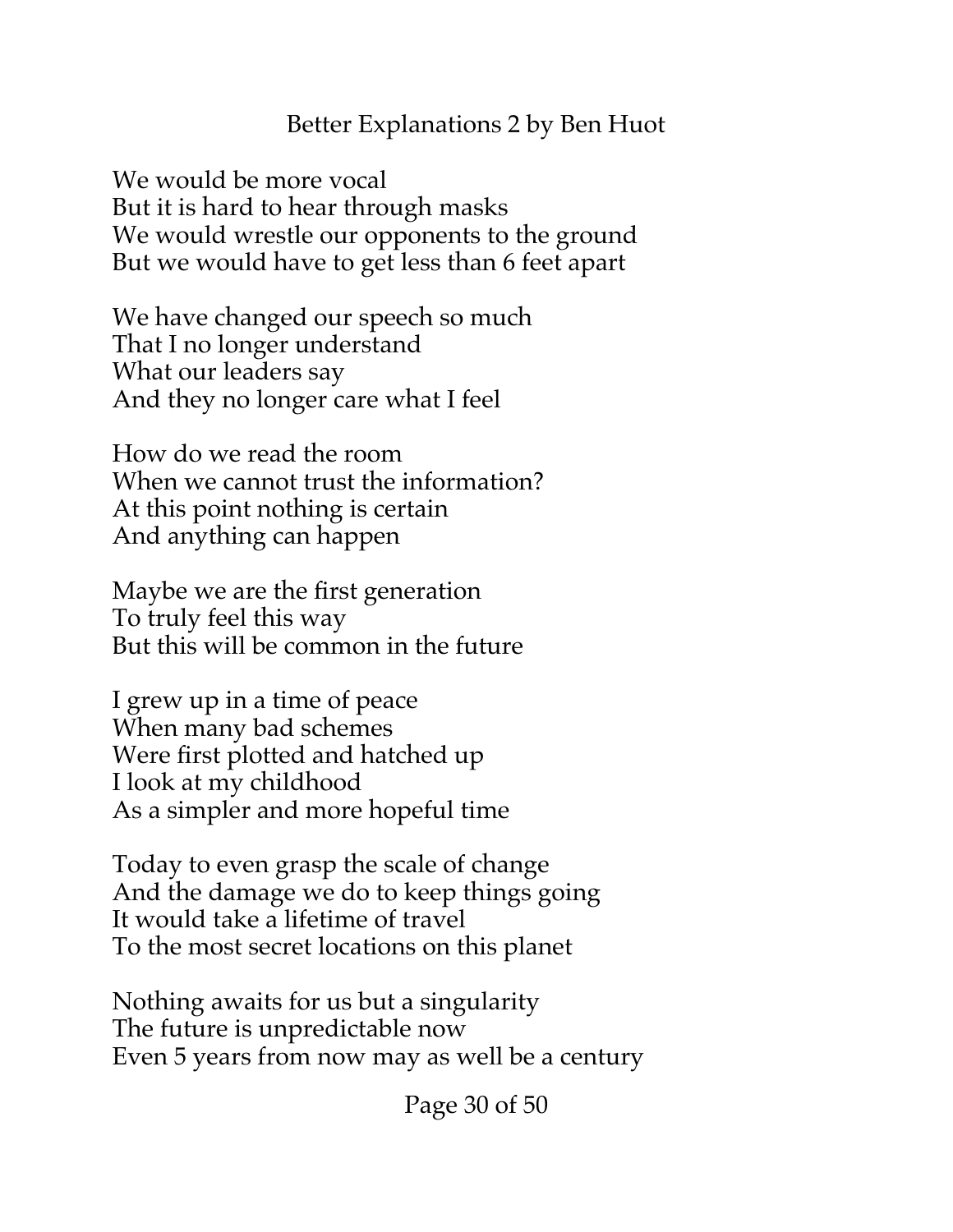The pace of time continues to accelerate

As the light flashes before our eyes Each button transports us to a new reality Behind each picture there is a sad story With each destructive move More big pieces of our culture are erased

Blink once if you understand And twice if they are listening Turn your head around And see other laughing at you From the other side of the world

Sometimes it seems we dream during our work And wake up at night to rest Without a consistent measuring device Even precise machines start to malfunction

When I can no longer hear the pulsing of my mind Or the negative thoughts in my head There lies before me possibilities Too complex to describe Too subtle to accept

People now fear this is the end But what if this is only the start?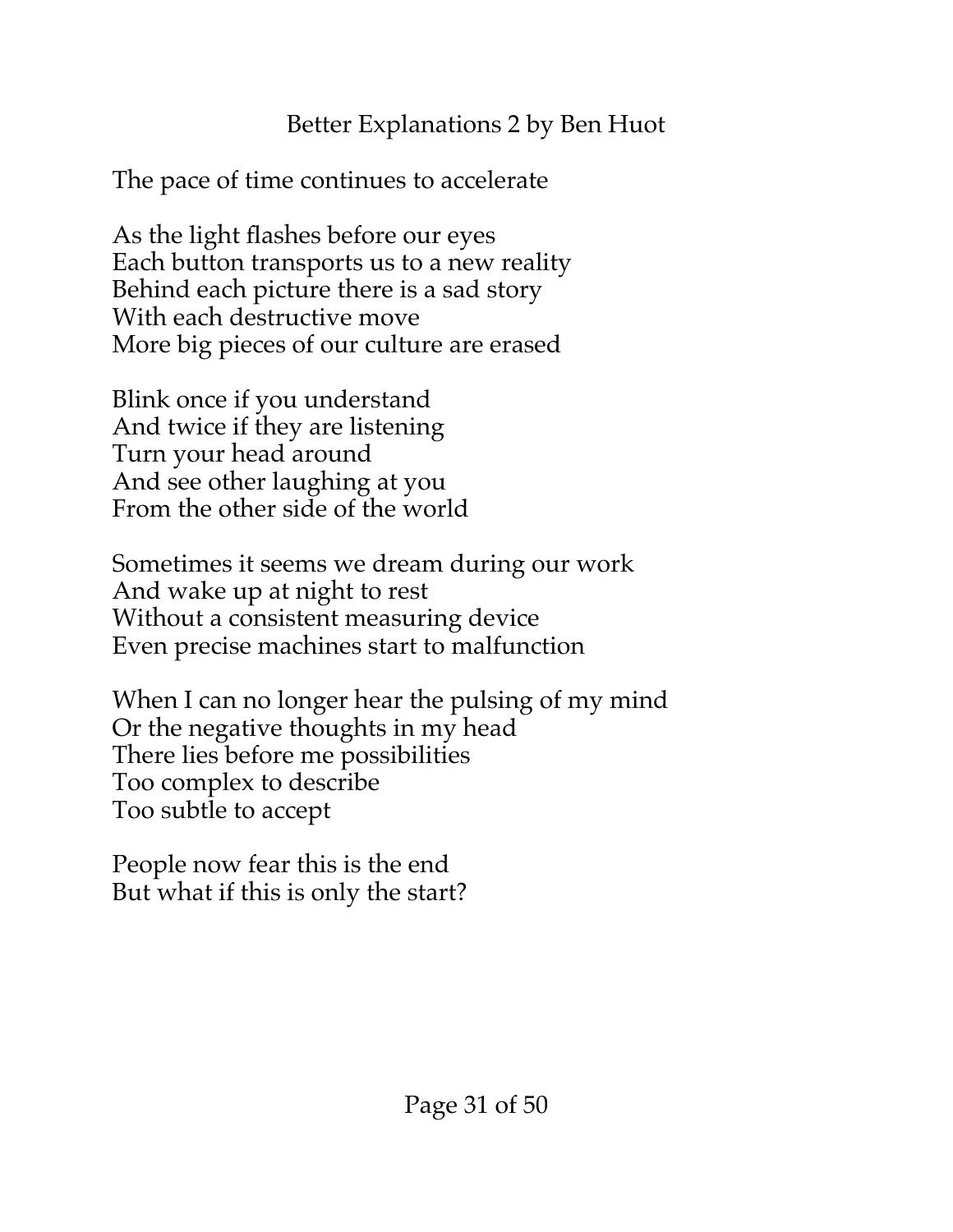# <span id="page-31-0"></span>Shadow of the Mountain

A great mountain has risen overnight And we now live in its shadow Some battles are only won through attrition Some fights end with only one standing

Sometimes the gear becomes so heavy And the time goes by so slowly You start to re-evaluate the necessity of the journey

Why does everyone hate God today? Do people realize that God is not the same as His followers? Do they not realize that they have just as much shame? Or that life is just as hard for Christians?

They have just chosen not to believe Because they feel they are too good for God Or that they have no need for Him

They cannot accept that He has different moral standards We will never be equal to God We will never be able to solve our problems without Him

It is not weakness to trust God Not that we are strong enough to begin with

Are we now at a point where only one group will survive? Will one cultural side of America exterminate the other? When 2 groups cannot co-exist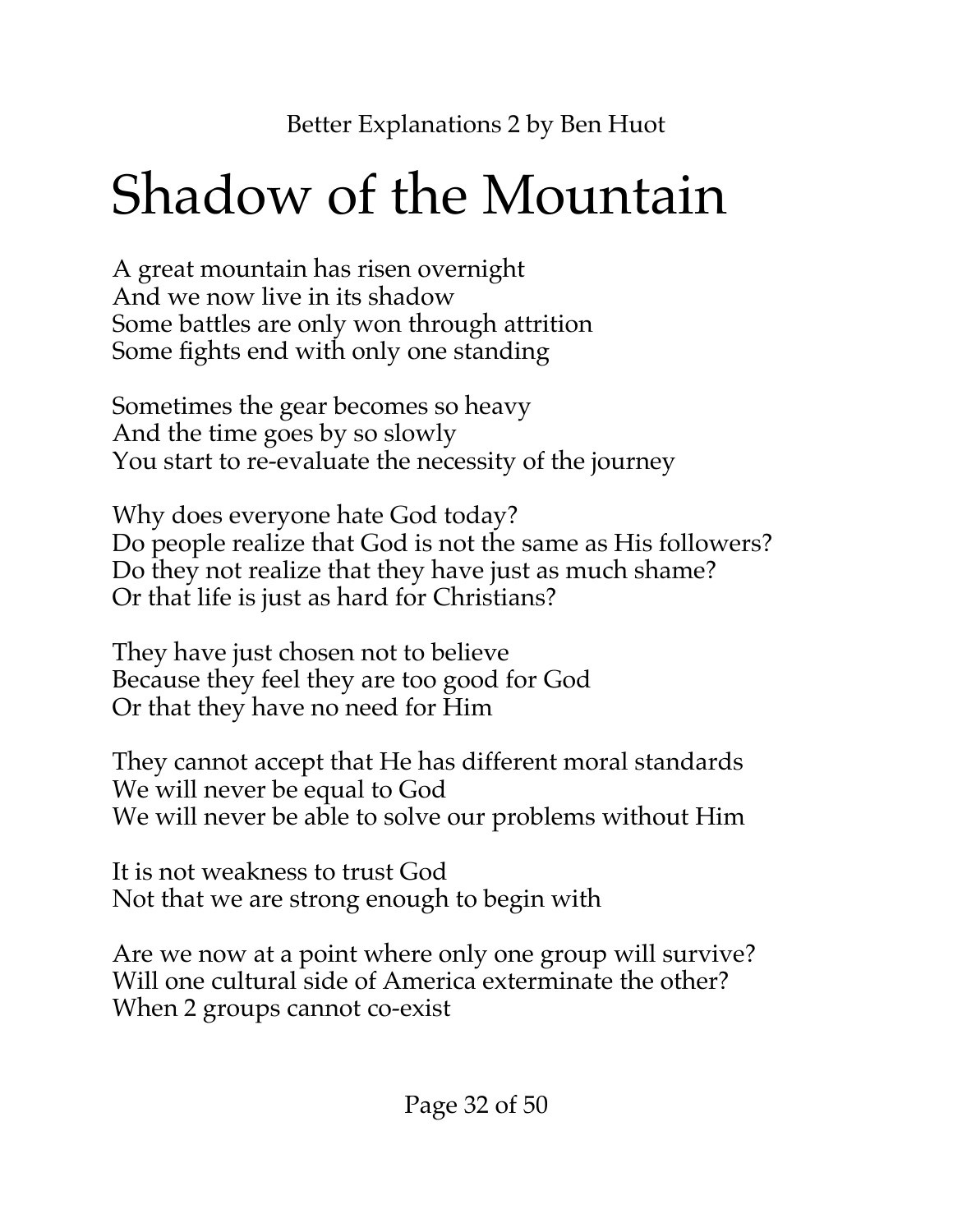When they cannot even agree on what words to describe themselves When they can only agree there is no compromise possible

For a nation without the stamina for prolonged conflicts How does this get resolved? Should we just break into 2 regions? How has that ever worked before?

It is not like everyone from one culture lives in the same place I for one cannot identify with either group I can appreciate some aspects of both cultures But I am not comfortable within either

I am still waiting for my second wind I am waiting for the wisdom to navigate this brave new world The pit of despair and immovable obstacles combine To make forward travel unthinkable

Maybe it is only possible to hold our ground Most religions agree this is the most evil time in history The fights today are beyond ridiculous

Some are so afraid to die they cannot leave their homes While others are unwilling to get a shot These are not people with emotional problems or small percentage of the population We realize these are just metaphors for deeper divisions in society And some of us are just caught in the middle

Diseases aside little makes sense anymore I could take or leave most of the legislation both sides advocate Or at least the thought behind it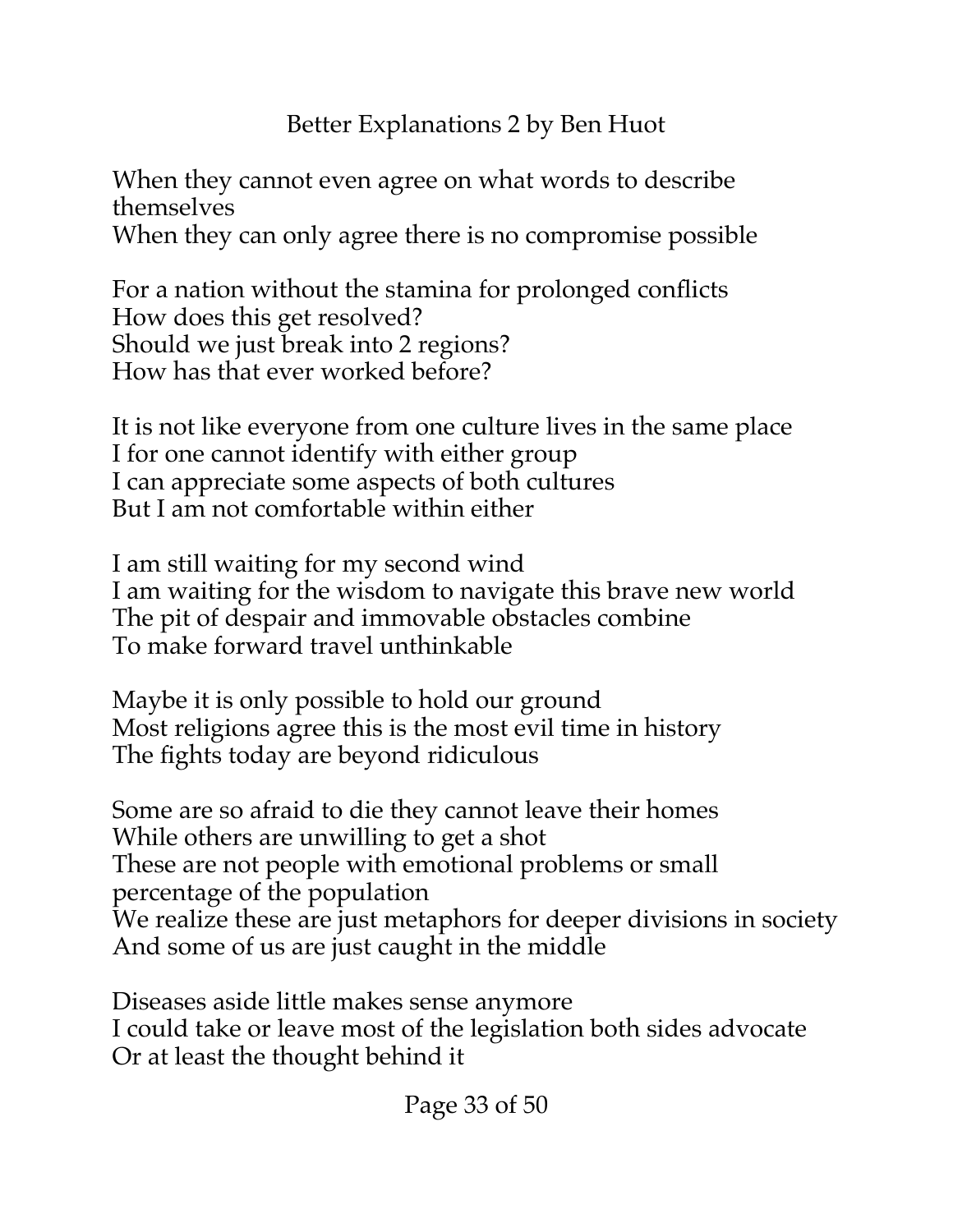But can't we agree to at least be kind to one another regardless?

It seems that many on both sides Just sit and stew all day long They are trying to pick a fight For over a decade it has just gotten worse

All of us suffer and all of us are in the same boat We have done some very bad things in the past And we continue to do so So many people have been hurt But the solutions proposed just hurt others

Christianity offers another solution This is to forgive and forget Both parties feel wronged Both believe the others demands are unreasonable

At this point we can't even get reliable information This much we can agree on We need fact checkers and use terms like censorship Could it be that all of us are wrong?

Could what we are arguing about be the least important thing? Maybe the debate over the forum is a side issue Maybe we need to just agree to disagree And that some justice may be unachievable

We may need to accept that the only solution will be rolled out by our Creator There is a lot of bad in the world now and will be until He returns But this kind of stubborn anger

Is going to cause us a lot of health problems

Page 34 of 50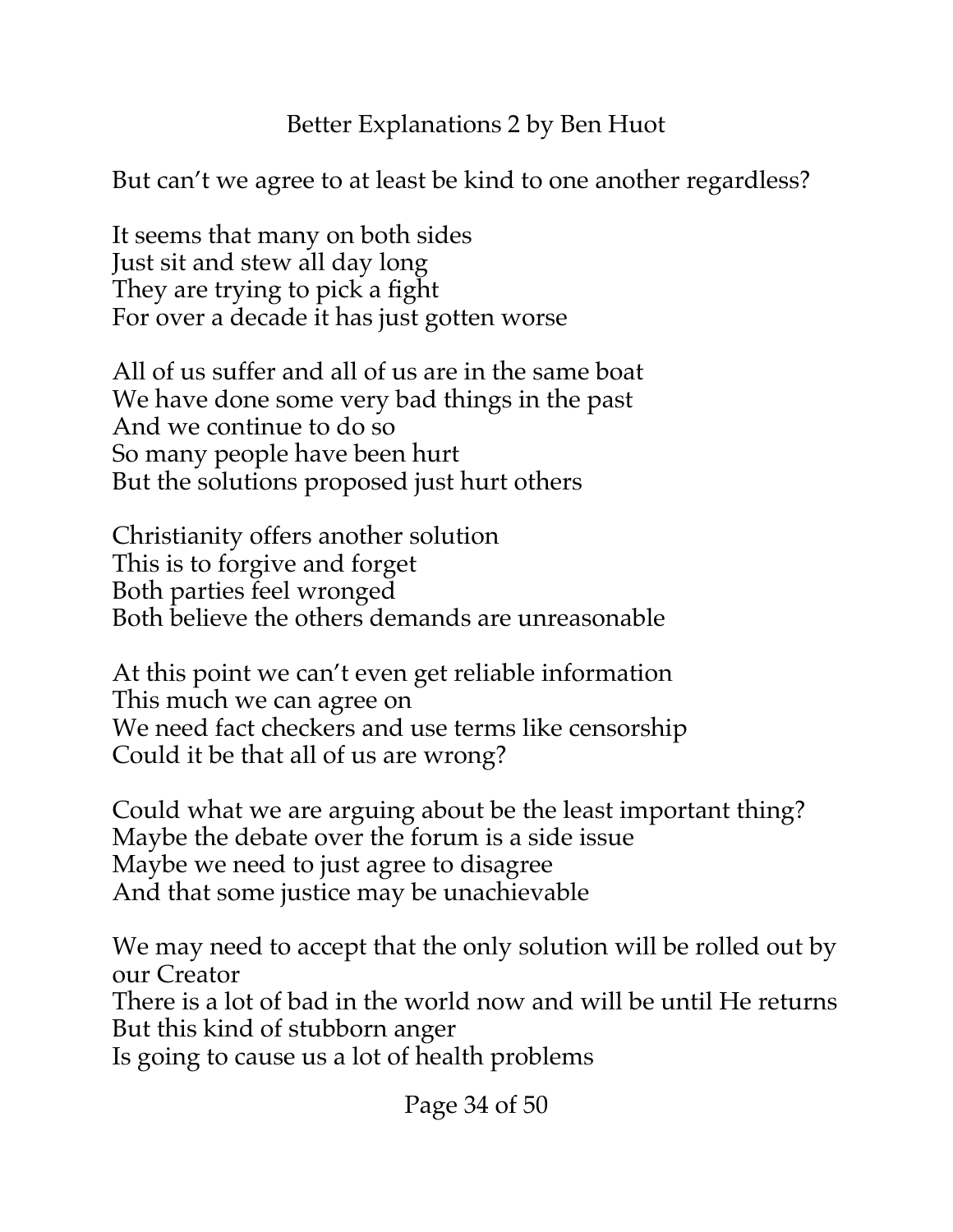And the criminals are all cleaning up They are the only ones doing well

And those who hate us all equally Like certain hostile countries That we empowered and rely upon For the basic functioning of our society

That we both agreed upon And our only choice Will be to give up modern technology Or descend into chaos

And at the end the idea of America And computers and the Internet Will sound like a fairy tale

Both sides think they have an easy solution But neither are based in reality or on facts Ironically mine is plausible Even though I admit my ideas Are conspiracy theories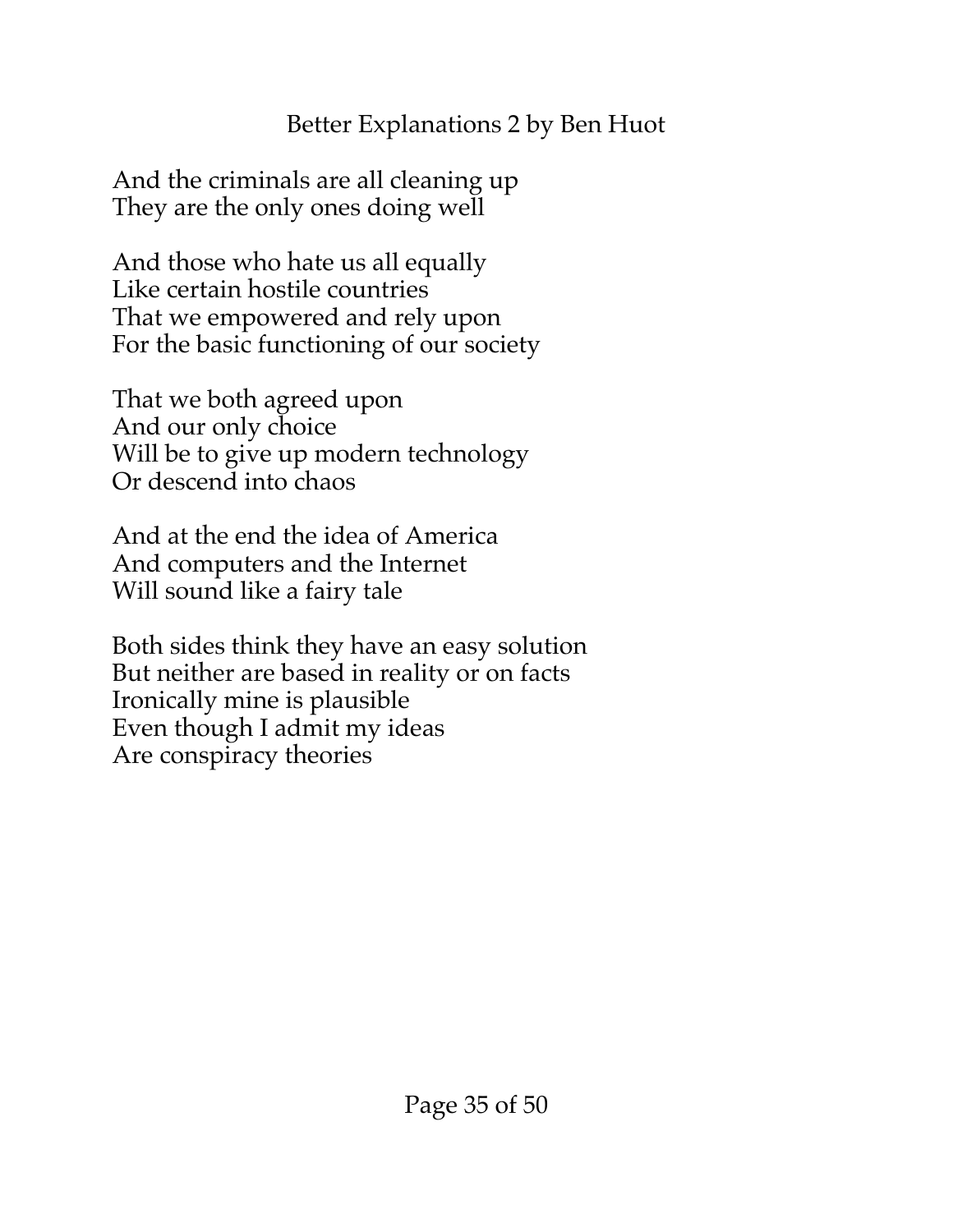# <span id="page-35-0"></span>Getting Home

Home it not here Home is with someone you love Home is in the past Home is in the future

I need not fear my future Because it is with the Lord

Looking back from here Gives me something to gauge the future with One things that is consistent Is nothing is written in stone

True the future is uncertain But the flip side of this means We still have freedom As individuals as well as a species

We know we still have hope Because we know God has not abandoned us I stand with God because of this

I cannot even dream of being ashamed of the Gospel If God is willing to work with me Why on earth would I reject Him?

I am not like those in the Bible Save maybe Lazarus And he was already dead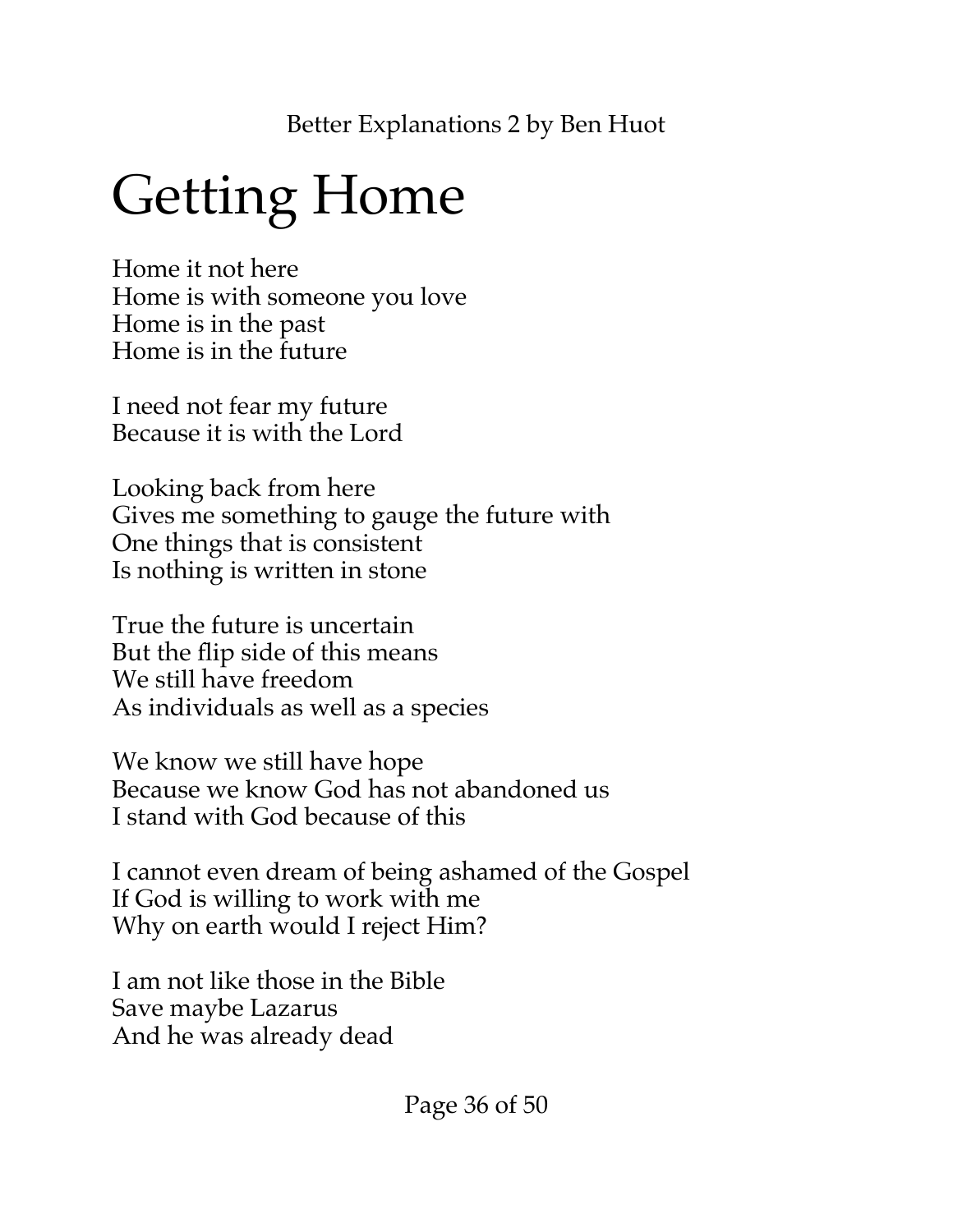But even he was used by God That I find greatly encouraging

How can we fear the future If we don't even know what it is? How can we underestimate God When we cannot even measure His power?

Why is patience so hard? Why do we give up so easily? Even the greatest Christians Gave up easily at first

If literal enemies worked together To build the early Church And someone was made leader Who had no prior interest in following God We really do underestimate God

When we see the evil within our own hearts This can scare the bravest of us Sometimes I feel I have as much control over my life As a stuffed toy or a decorative pillow

As the sun rises each day I am reminded of how beauty and joy Can persist even at the darkest of times

I remember in the military Feeling I had no power and no protection But God came in out of nowhere And ordered me back home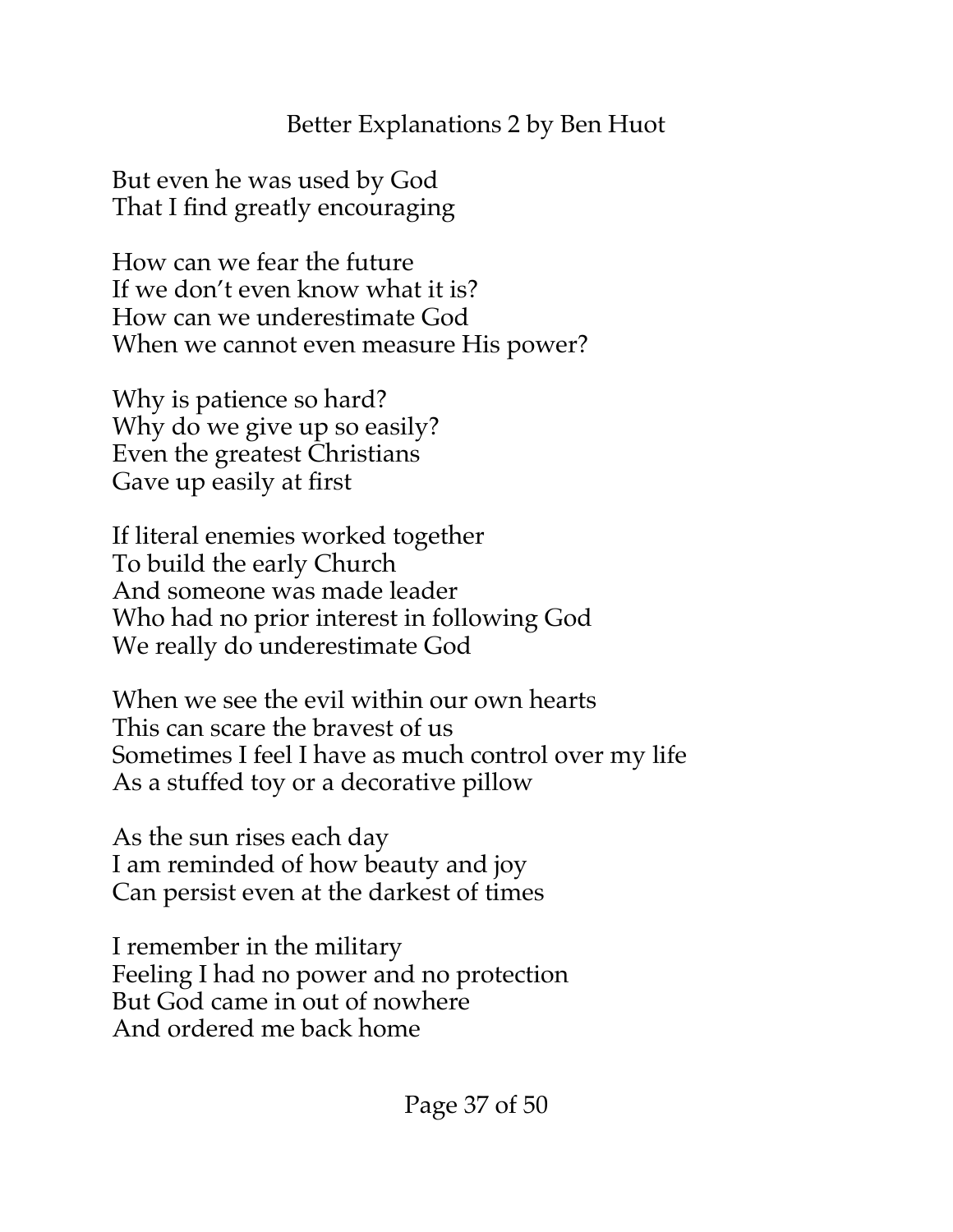Sometimes I wonder if I write Purely for my own encouragement I sometimes worry about what future There will be for my life's work

But God could create greater writings Off the top of His head And they would be more relevant Than the best I could imagine

God not only has better writing skills But He even understands our point of view Better than we do ourselves As He know things about us that we do not

None of us have any insights God does not have Nor ability nor useful circumstances It makes me wonder what the missing ingredient is What do we need to bring the world to God?

Better yet what do we need To reform our own thoughts and actions?

Maybe I am too ambitious I know I am not very patient There are so many things we miss And so many things we do That we know we should not

If there is anything that needs to happen God will make sure it does Often He uses other people for this as well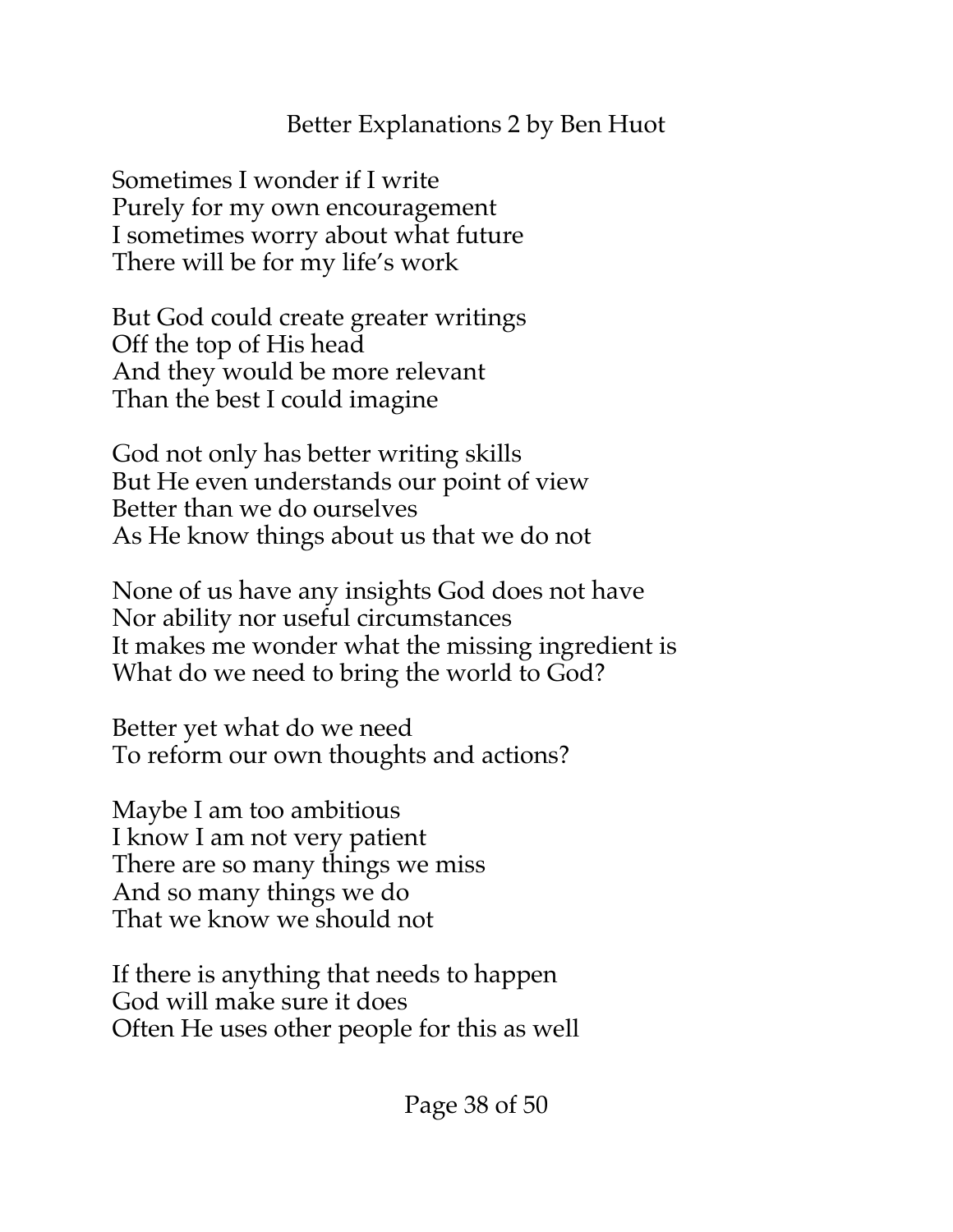In many ways we are like enlisted soldiers We have detailed instruction and supervision At every step of the assignment In the form of the Holy Spirit

Sometimes it is difficult with no script to follow As the Bible gives so few specific directions When you read the Bible much is comforting But God never promises we will not suffer This is not comforting

The Bible goes on to say we will likely suffer in this life And even more so than unbelievers Heaven is worth this and Christ even more But how can we endure when the fear holds us back?

I proceed with caution As I know too well of the consequences Of volunteering for dangerous duty No one else steps forward for good reason

I need to learn from my past mistakes God saved me in the pit of my despair But just because God saves you once Does not mean you can expect it The second time around

I have the faith to believe if it is God's will And if it is God's will for it to happen now It is happening period

But how do we know something will happen If it does not say so in the Bible clearly?

Page 39 of 50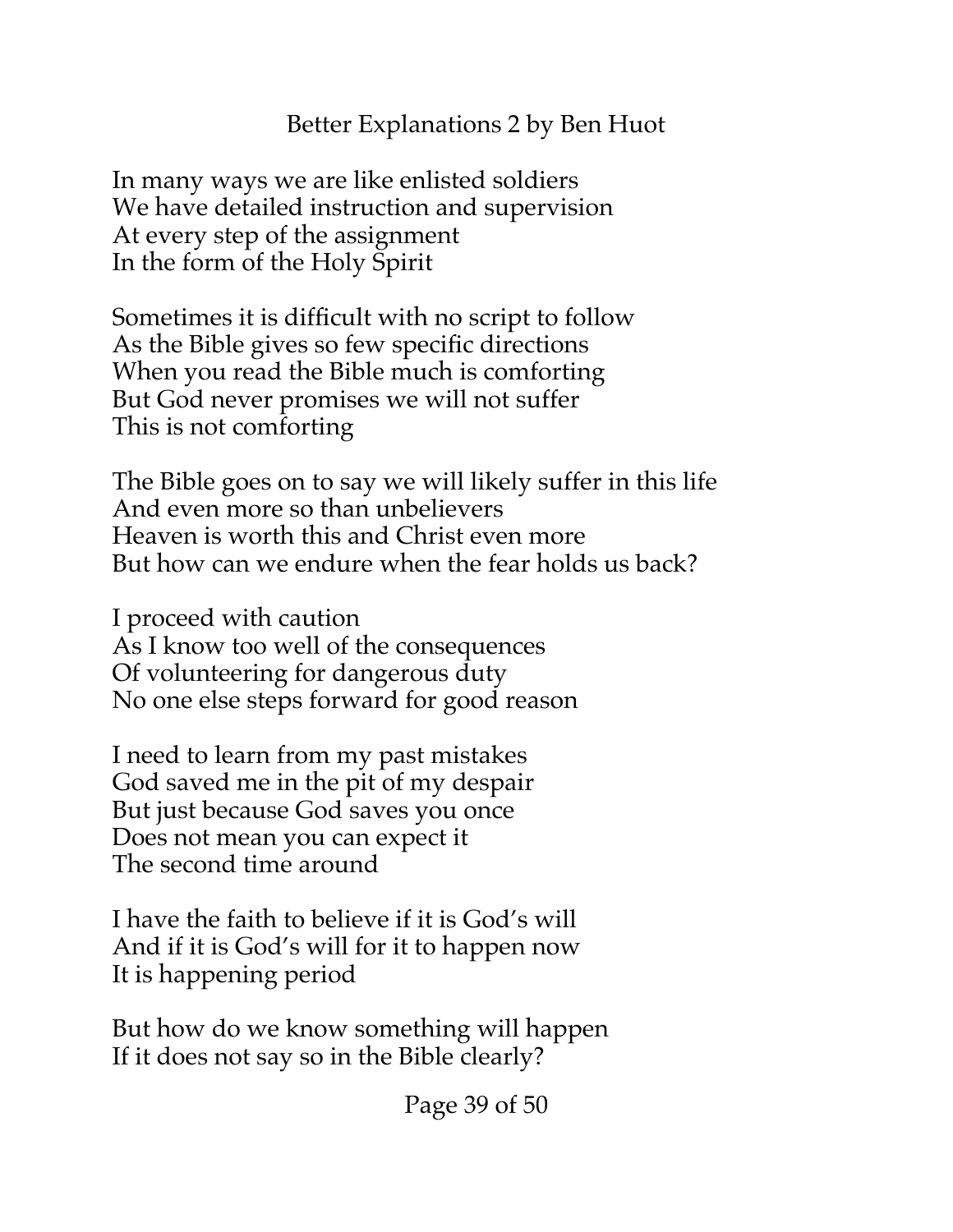Sometimes that leaves little to go on

I just wish God would place a limit On how much pain a person can experience Before they die

The world the Bible describes And further eludes to Is a bigger and wilder world Which rightfully scares anyone With sufficient imagination

The truly scary things is when the pain Is worse than you imagined For many 70 years is not long enough For me it is too long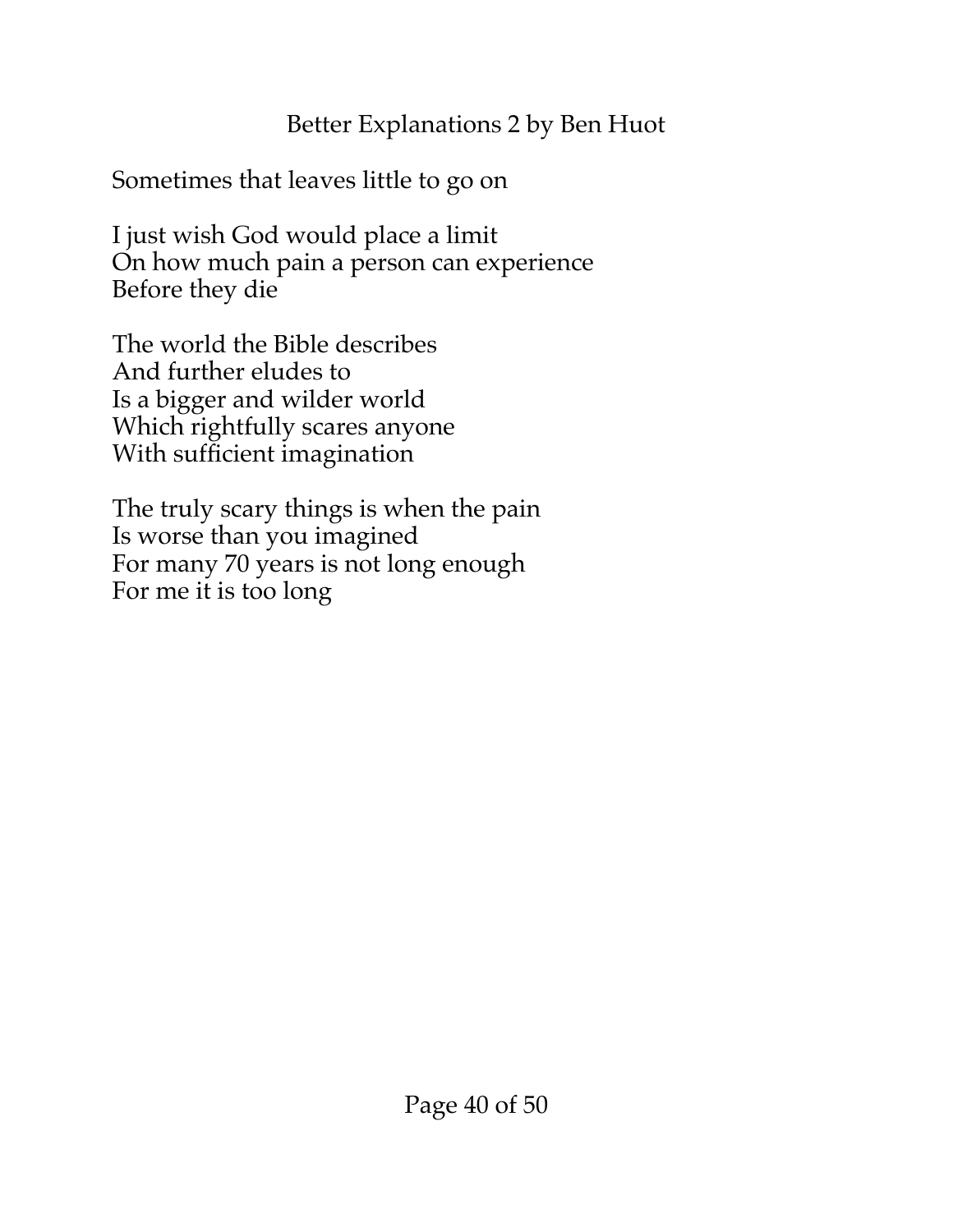# <span id="page-40-0"></span>One Thing

One thing we can do In light of the suffering That we must endure And have little control over

Is to reduce the pain Of others and ourselves We may have to suffer for God But we must try not to suffer for other reasons

Christians need not suffer For other ideologies For their own foolishness If they can learn to be wise

But Christians can also Make it their mission To reduce the suffering That others have to endure

Animals are a heavy weight Upon my heart, mind, and soul We need to think of ways To treat everyone with more kindness

There is no excuse For animals having to suffer We are rightfully responsible And Biblical commanded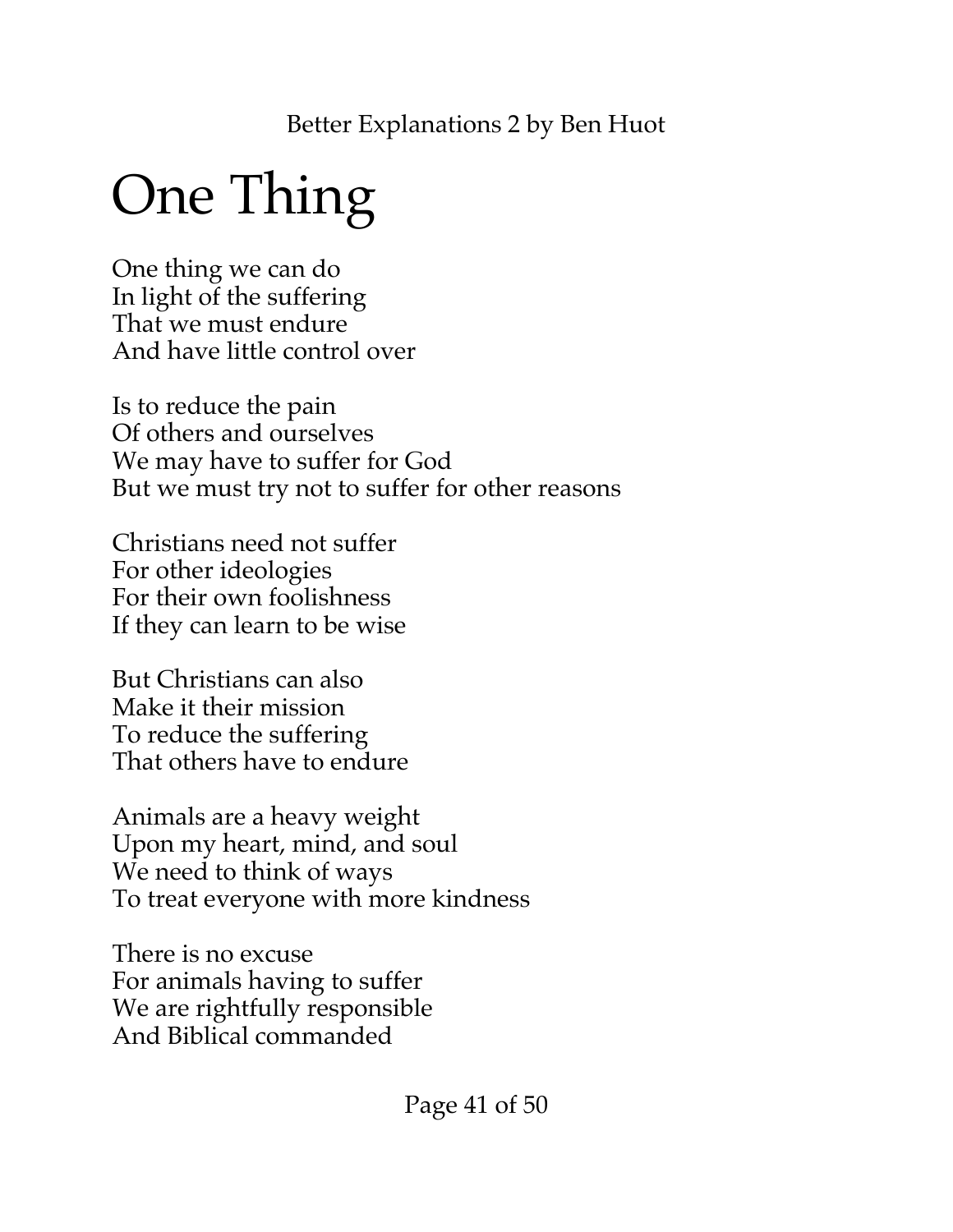To fight for their welfare

We need to consider the needs of others In everything we do In the things we buy And in all the decisions we make In every aspect of our lives

When we think of revolutionary We often think of civil disobedience But there are more effective And less dangerous ways To spread kindness Throughout our homes and communities

Consider spending money to financially support an animal To take better care of the animals you already have Be careful how much you commit to animals in the future And think of how animals may be affected by your purchases

Sometimes you may have to choose To spend more money for soap Or spend more time praying for animal welfare Sometimes it is more important What we refrain from doing than what we do

Often animals are ignored in the Church Because it has been well known That pagans support animal rights But this is an opportunity for dialogue Certainly God cares about who He created

We think of the needs of the unborn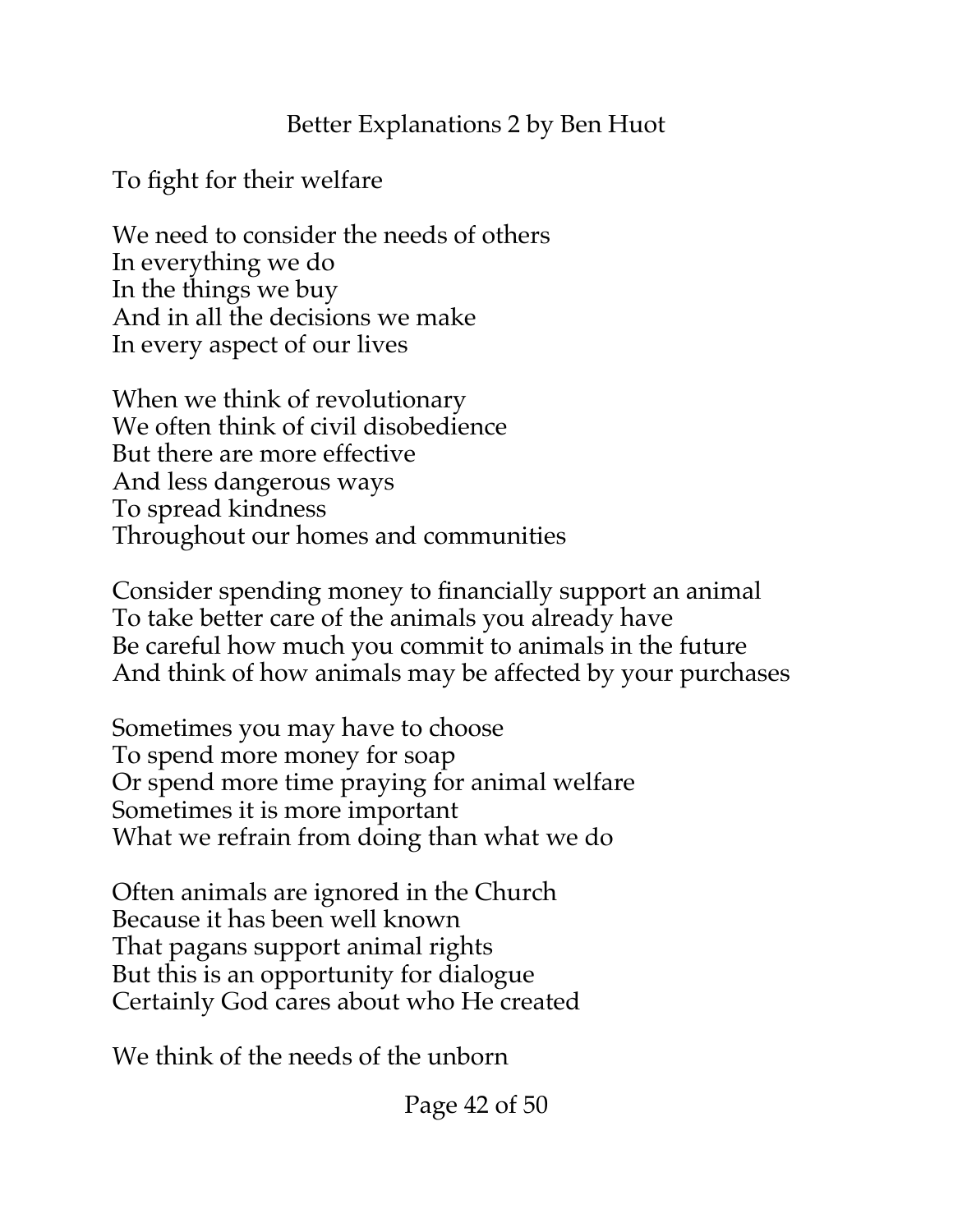Throughout much of the Church today Why not consider the feelings of a fully formed creature You might not find someone to vote for Who is an advocate of both the unborn and animal rights

But you can see the connection Between 2 creatures God created Who both feel pain and are worthy Of special consideration Because neither can defend themselves They also do not take part in human conflicts Although they are often used in those

Throughout prophecy God constantly talks And repeats throughout Scripture That Christians are to take care of the widows and orphans

How about animals who have no one to take care of them Animals who are too injured to take care of themselves Or who have lost their homes or loved ones Due to human expansion

If we are to grow spiritually We need to take kindness seriously We cannot just abandon the homeless because of fraud Certainly we do not abandon the military or veterans And there is much more fraud there

We cannot just pick our favorite charity And then leave others to suffer Who are less convenient to support Or have less voices calling for their better treatment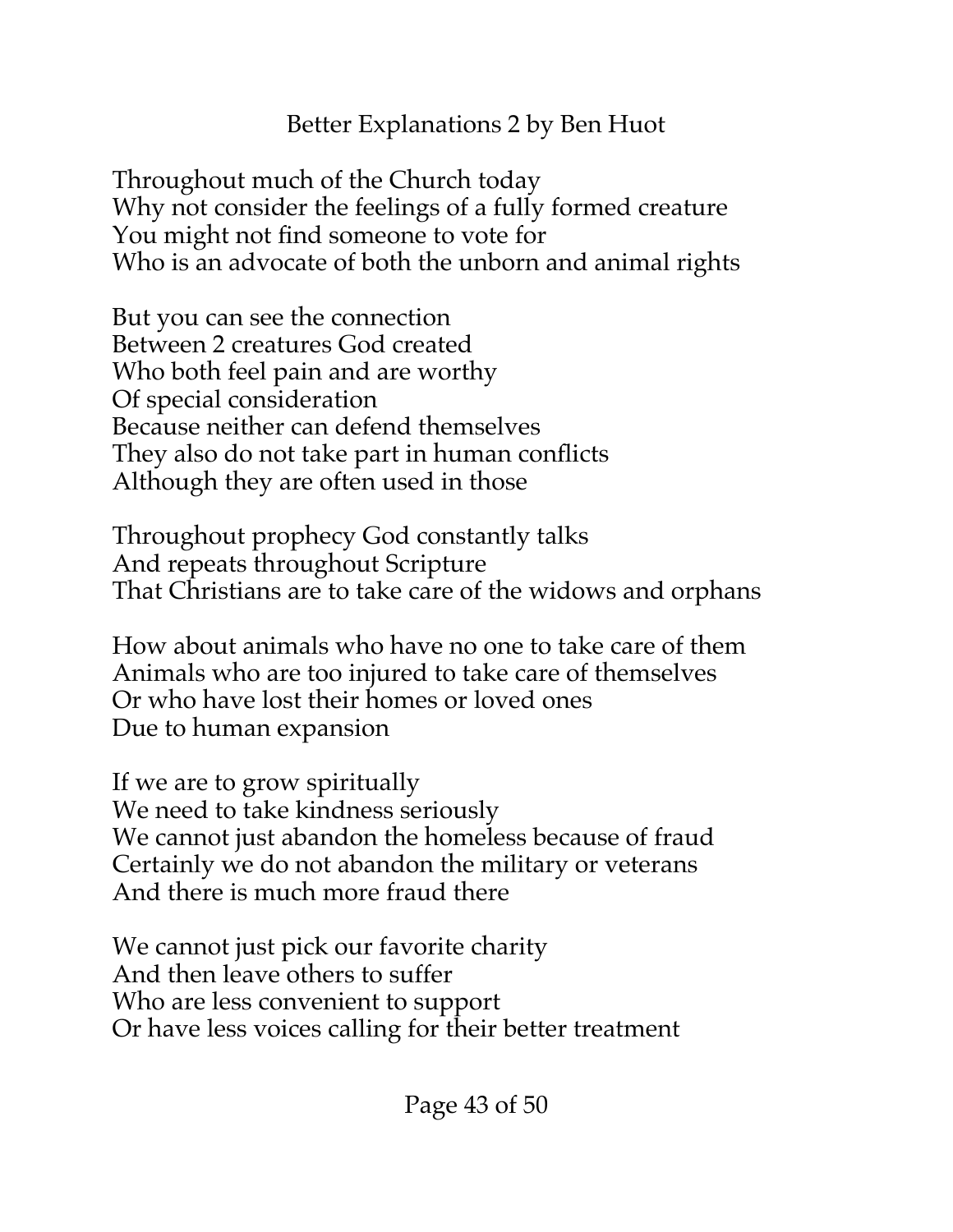Consider those we have lost as prisoners of war As those who live in captivity Through no fault of their own Many animals suffer greatly Because we feel the need to Test things harmful on them

Who are we to decide who is worthy of our respect Or who we owe common decency We treat terrorists better Even the worst ones

We need to start raising our children And educating everyone else too About the importance of kindness And understand how much of our society is based on cruelty

It is not just animals that suffer The unborn suffer as does our military And much of the Christians in the world Suffer because of our lifestyle

We must re-evaluate how important Modern plumbing and electricity are At the cost of so much injustice required to support it And the kind of evils it perpetuates

This same world that is based on suffering Hurts people, animals, and the environment on all levels Think of this when you take out the trash That people and animals have to live in it

Not just here but on the other side of the world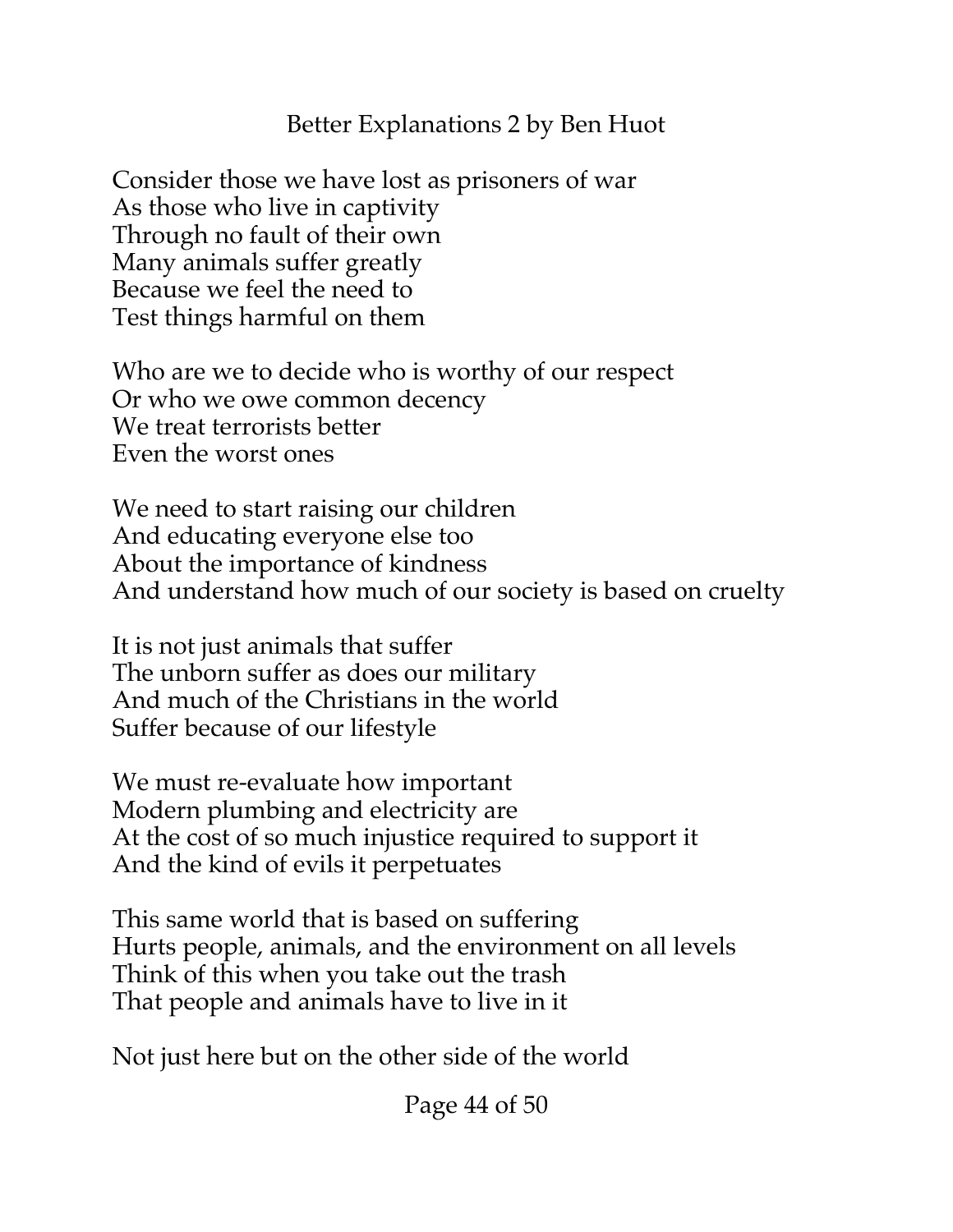And the exact same trash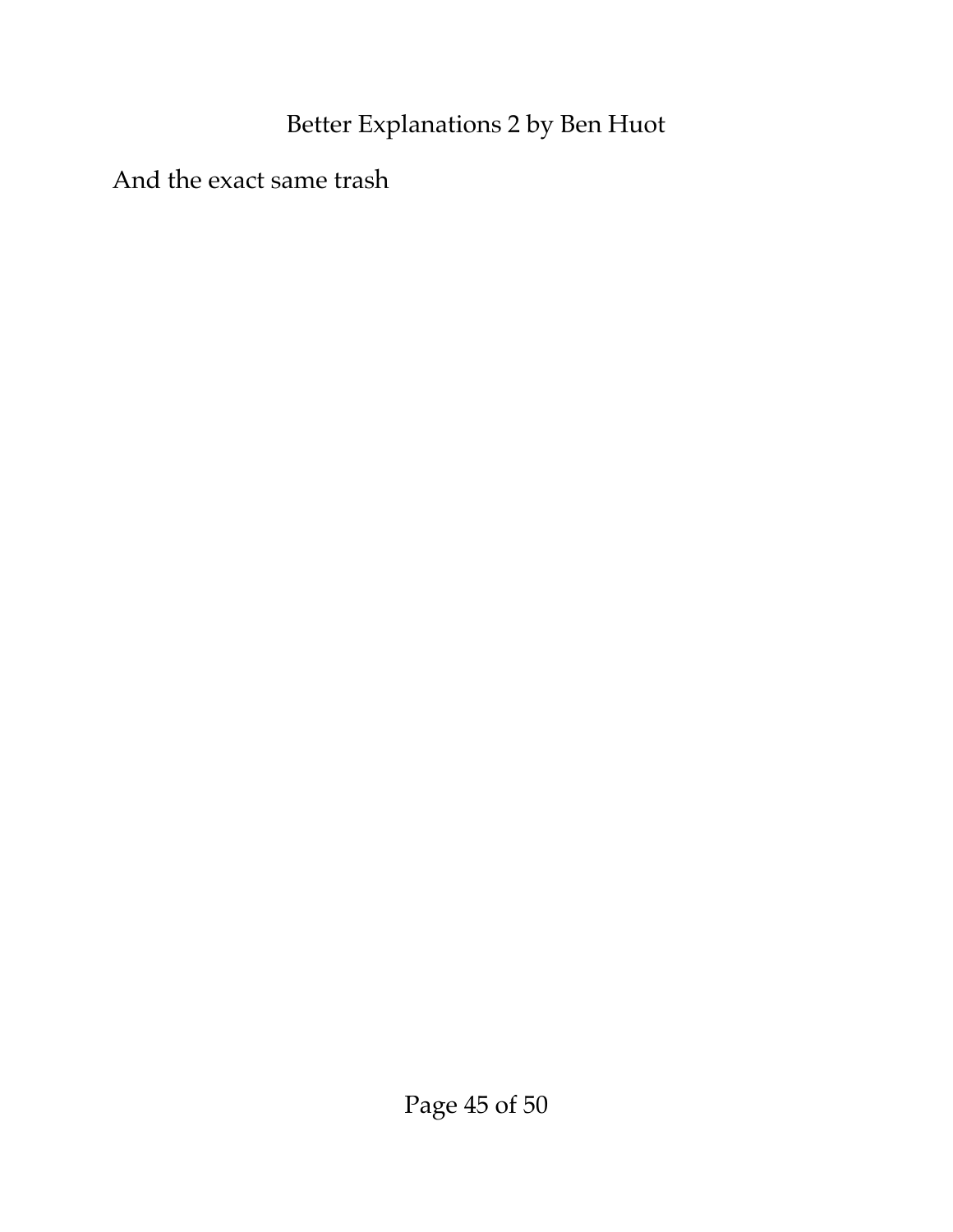# <span id="page-45-0"></span>Silent Night

What does it mean to worship? What does it mean to follow God? Ten thousand knees bow to God And 100 million ignore Him

When we think over the course of our lives How many times do we surrender to God? How often do our actions prove this?

The devil blasts his ideas non-stop While our God just whispers our names We think we can avoid service To one leader or another

But ultimately the absence of choice is a choice If you do not choose God You are rejecting God

There are 2 categories in philosophy Concerning belief and religion Theism and Atheism Everything else is a subset

If you do not follow God You follow the alternative In this case this is a bad option In this case you are rebelling against God and not people

Being Christian mean being a rebel too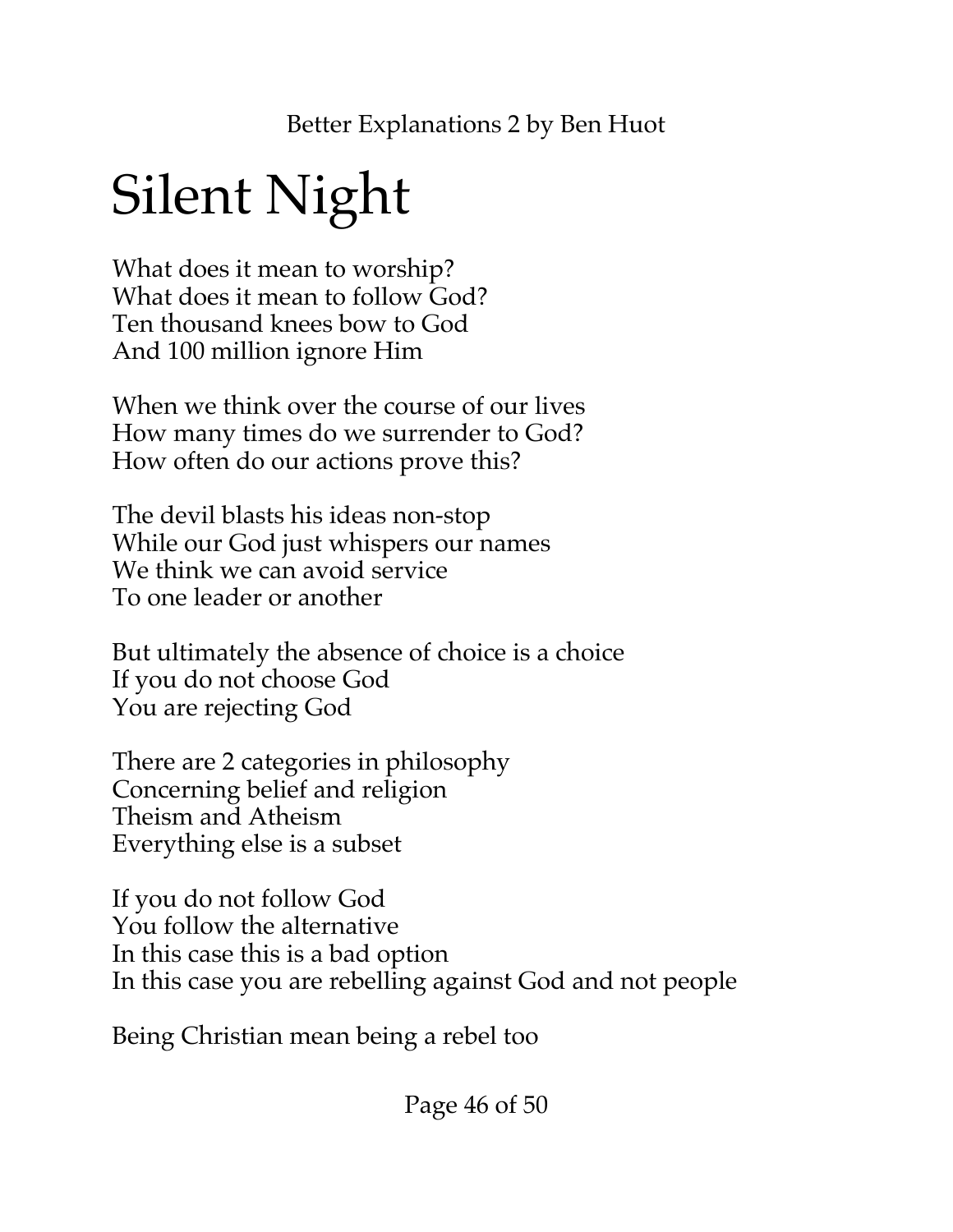It just means that we reject someone different

There are often direct parallels Between our worship of God And our worship of people

We think as Christians That since we have never practiced another religion That we have never served another god But there are many more idols Than just the gods of other religions

At least with paganism The gods are mean and scary This gives us hints to avoid them Pagans are also easier to a convert historically As knowledge of the spiritual world Makes many things much more obvious

So if you think of holidays like Christmas There are some clear examples of Behavior that is godly And behavior that is worldly

Why do you buy gifts for others? It should be to celebrate God's gift of Himself

Or is it our of obligation? Or that you are trying to compete? Or you want more for yourself?

Do you parade this before others? Do you totally reject giving gifts?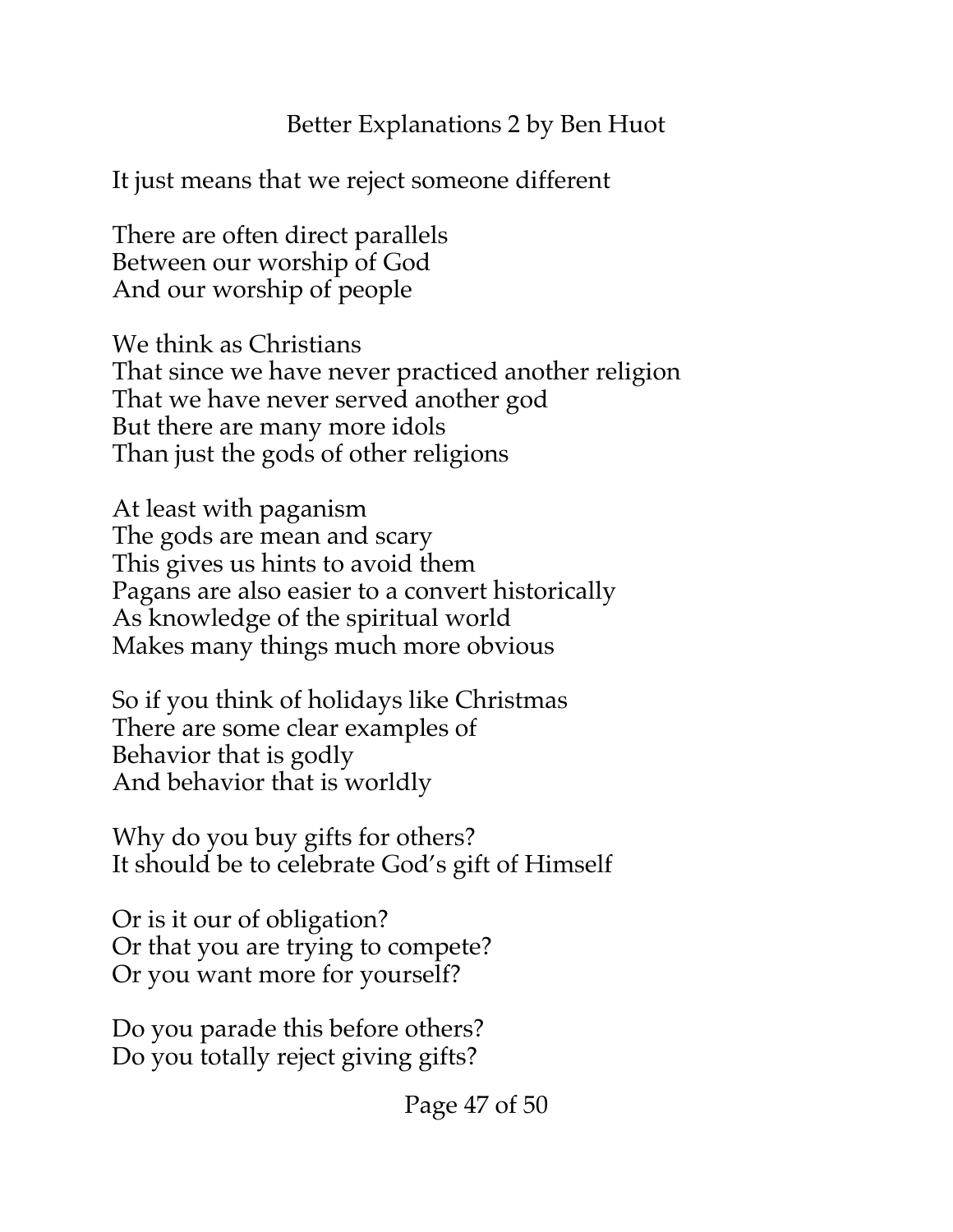Or do you just give cash?

It is understandable when unbelievers act this way It is harder to understand why Christians would do this

The whole idea of Christmas as we know it today Is a tradition that reflects More about modern America than the Bible

The Christmas tree itself is a pagan symbol Just like easter egg hunts Maybe if we saw Christmas as more like Halloween We would notice how society has co-opted Christmas

To many Christmas is a time of high stress As many have broken or no family at all to celebrate Christmas with

This is the biggest season for psychologists too

It is also a busy time for those who work in retail Many businesses find the end of the year the key To making money for the entire year

This is what Black Friday means It is the day that business gets out of the red And starts making money Black is always good in accounting

Christmas has become bigger than most holidays combined Because you buy more stuff for it How much can they sell you for Easter or Thanksgiving?

It also has as many psychological and economic factors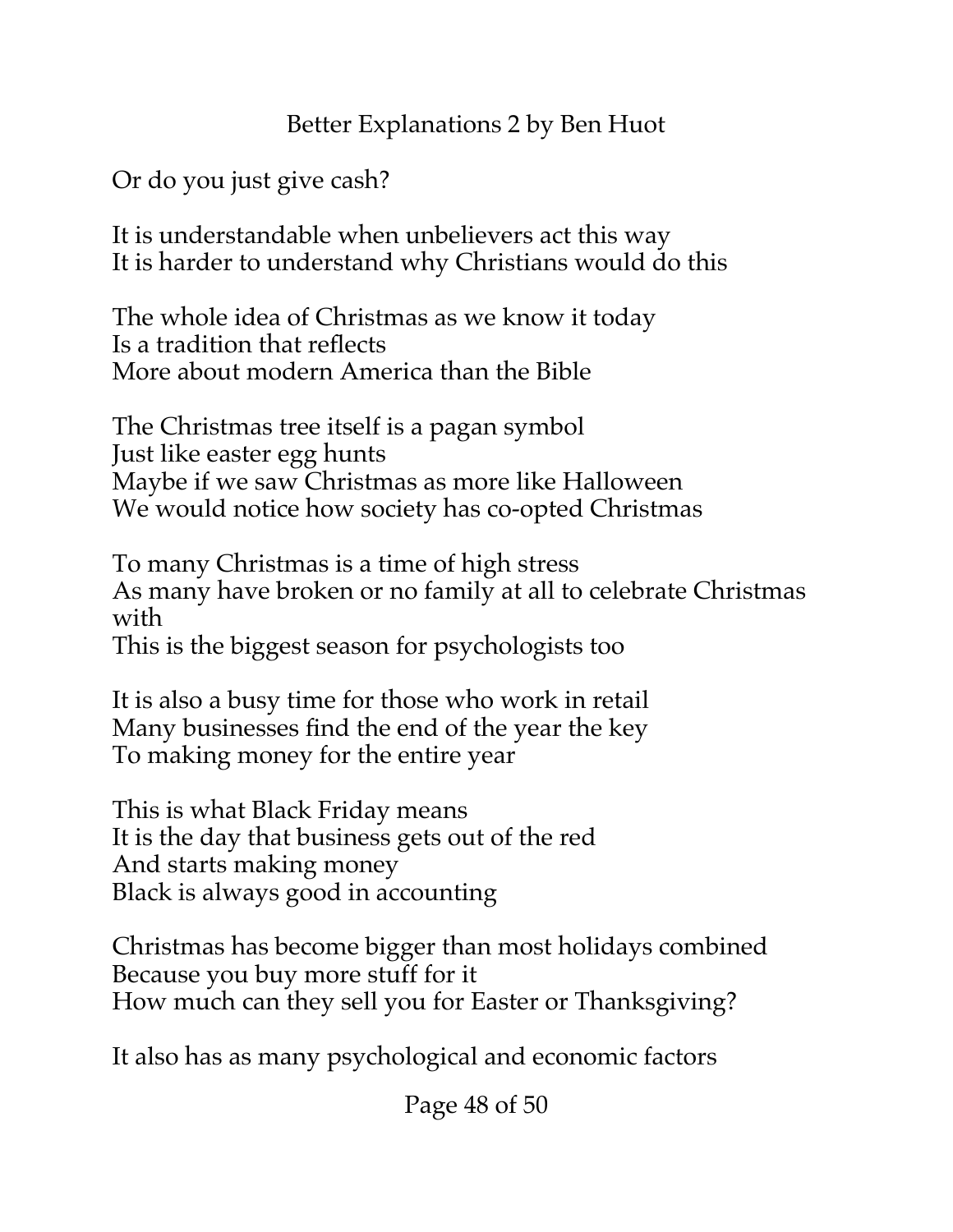As it does social or family related

Christmas is full of many symbols and rituals It seems many have gotten lost in those And forgot that Christmas has a message and a reason

It is not a time to compete Or get drunk or do drugs It is not just a big party like New Years It is when show our gratefulness for our Savior

Rituals are not all bad And traditions have their place But be careful not to fall into The subtle trap of forgetting God

In all our hustle to make a perfect Christmas Even done for great reasons We have to remember the Gospel passage About Mary and Martha

We need to focus on the worship of God Not just doing things Even for genuine reasons

What God wants from us Is our attention and focus God simple wants to spend time with us This usually requires patience and isolation

This is easy to lose in any celebration Think at Christmas how you can spend time with God Singing is good but there should be silence as well

Page 49 of 50